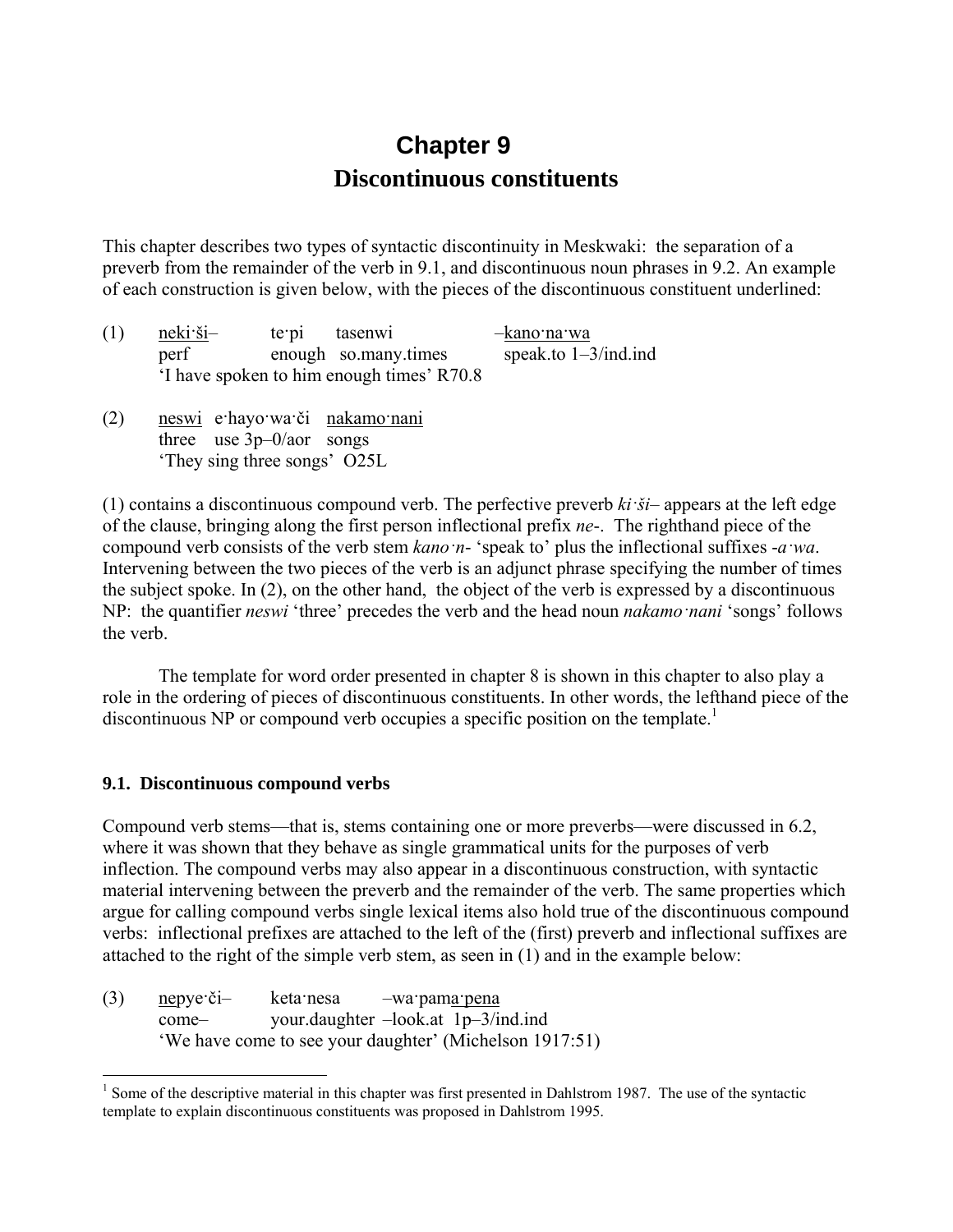In (3) the inflectional affixes are *ne- -a·pena*, expressing a first person exclusive plural subject acting on a third person proximate singular object. As in other compounds, the prefix attaches to the left of the preverb and the suffixes to the right of the remainder of the verb stem. Here, however, the two pieces of the compound stem are syntactically discontinuous, with the object, *keta·nesa* 'your daughter' occurring between preverb and verb. Similar patterns obtain for the placement of the aorist and future prefixes and the ablaut rule of initial change: the preverb is treated as part of the compound verb even when other syntactic material intervenes:

| (4) | $e$ ·hpwa·wi—=meko<br>not-emph<br>'She never married' M31 | nana ši<br>ever                        | -ona pe miči<br>-take.husband 3/aor                 |
|-----|-----------------------------------------------------------|----------------------------------------|-----------------------------------------------------|
| (5) | $we$ $\check{c}$ <i>i</i> $-$<br>from-                    | mehtose neniwaki<br>people             | -tepa n <u>a wa či</u><br>$-$ love $3p-3'/part/obl$ |
|     | ma·hahi<br>these.obv                                      | aška pe wahi<br>ceremonial.runners.obv |                                                     |
|     |                                                           |                                        |                                                     |

'why the people loved these ceremonial runners' B85:10.43-44

In (4) the aorist prefix precedes the preverb *pwa ·wi*– 'not', while the inflectional suffixes -*či* are attached to the right of the verb stem. The compound stem of (5) is *oči–tepa·n*- 'love O for such a reason'; it is inflected with initial change, changing the *o* of the preverb to *we·*, and the inflectional suffixes -*a·wa·či*. 2

#### **9.1.1. Against an incorporation analysis**

The examples in  $(3)$ – $(5)$  show that the same inflectional patterns seen with unified preverb-verb compounds are also found on the discontinuous compound verbs. However, we have not yet demonstrated that this construction must be analyzed as the preverb separating from the remainder of the verb: in each of (3)–(5) there is a single word intervening between the preverb and verb, so it might be thought that this construction is really a type of incorporation of material into the verb. The evidence, however, clearly shows that this construction is not incorporation but instead involves discontinuous compound verbs.

- (i) e·hne·tamowa·či kehči–si·po·wi see 3p–0/aor great–river 'They saw a big river.' (example (75), chapter 8)
- (ii) \*kehči– e·hne·tamowa·či –si·po·wi great see 3p–0/aor –river ('They saw a big river.')

1

<sup>2</sup> As discussed in chapter 3, there are also compounds of nouns with prenouns: e.g. *kehči–si·po·wi* 'big river', where a phonological word boundary intervenes between the prenoun *kehči*– 'great' and the noun *si·po·wi* 'river'. A prenoun, however, cannot be separated from its noun: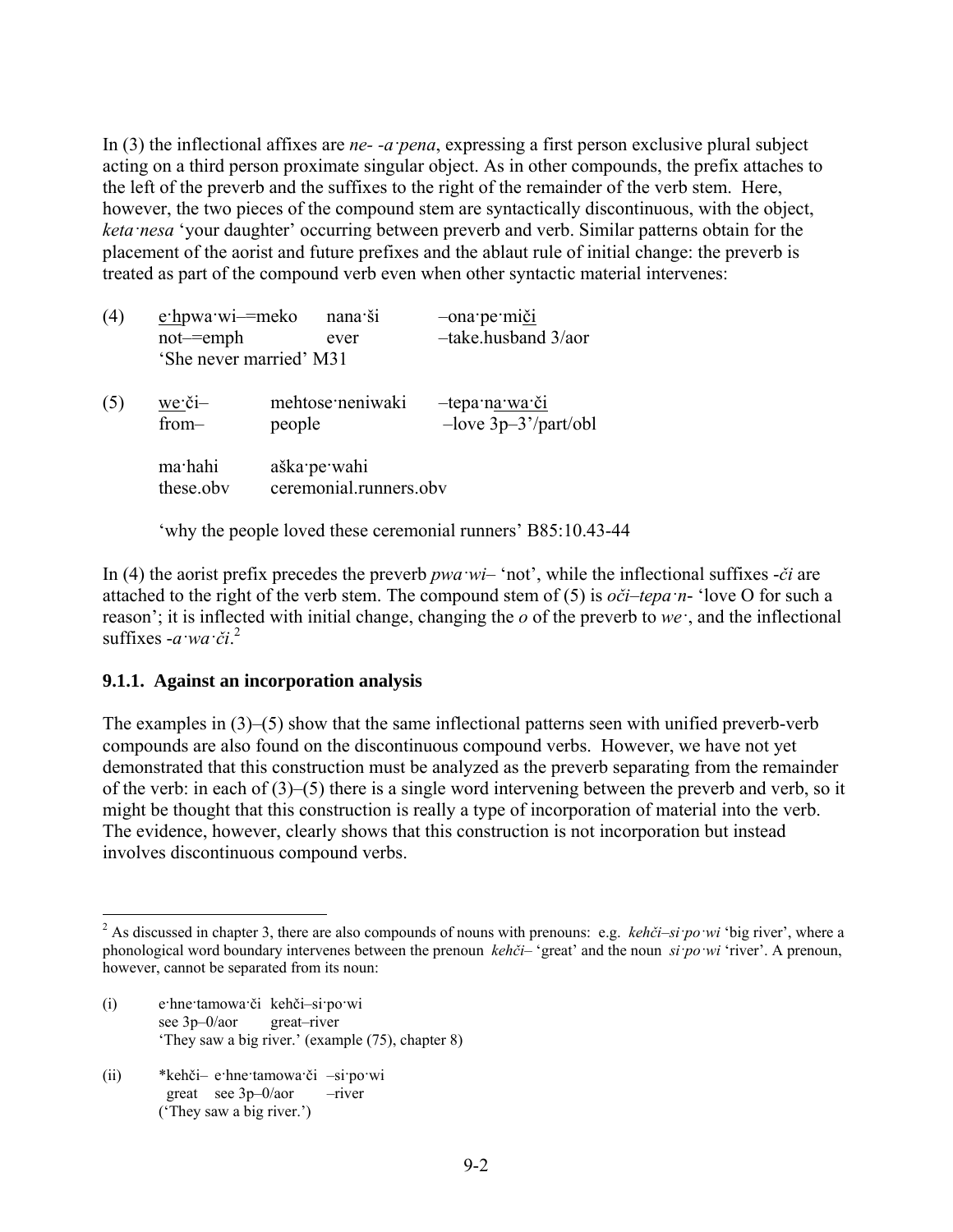To begin with, we may contrast the morphology of the authentic cases of noun incorporation in Meskwaki, described in 6.3.1, with the discontinuous contructions of (3)–(5). As observed by Michelson 1917, the authentic cases of noun incorporation insert uninflected nominal elements into the medial position of a simple verb stem. A typical example is given below:

(6) ki·škinehke·šwe·wa  $(\kappa i \cdot \delta k + \text{in } + e \cdot \delta w)$ sever.O's.hand  $3-3'$ /ind.ind sever + hand + by.cutting<sub>TA</sub> 'He (prox) cuts off his (obv) hand.'

Here, the verb stem includes the medial *-inehke* · 'hand', corresponding to the semantic patient of the action.

The separable preverb construction, however, differs from the actual cases of noun incorporation in two ways: the noun *keta·nesa* in (3) occurs between the preverb and the verb, not in the middle of a simple verb stem, and it is fully inflected for gender, number, and obviation, as well as for possessor (*ke*- 'your', -*ta·nes*- 'daughter', -*a* proximate animate singular).

The second argument against analyzing separable verbs as examples of incorporation is that the intervening material is not restricted to bearing a particular grammatical relation to the verb. Again, this is not typical of noun incorporation constructions, in which the incorporated noun tends to be the subject of an intransitive verb or the object of a transitive verb. Instead, in the discontinuous compound verb construction, the intervening material may bear any grammatical relation to the verb. For example, in (5) the subject of a transitive verb appears between the preverb and the verb; in (1) an entire adverbial phrase occurs between the preverb and the verb. The intervening material may also be a direct quote, as in the next example:

| (7) | $we \cdot \check{c}$ i- | "mahkate wi no!"                             | $-$ inena $\overline{\phantom{a}}$ ni |
|-----|-------------------------|----------------------------------------------|---------------------------------------|
|     | from–                   | fast $2/imp$                                 | $-say.$ thus.to $1-2$ /part/obl       |
|     |                         | 'the reason why I say to you, "Fast!" ' O58J |                                       |

Quotations function syntactically as an oblique argument of manner of the quoting verb.

A parenthetical may even intervene between the preverb and verb:

(8) wi·šiki–=mekoho, nešemi, –nenehke·netano strongly–=emph niece.voc think.of 2–0/imp 'Keep it firmly in mind, niece.'  $O103D<sup>3</sup>$ 

<u>.</u>

Since vocatives and other parentheticals bear no grammatical relation to the verb, they are not possible candidates for incorporation into the verb. Rather, the appearance of a parenthetical between the preverb and the remainder of the verb in (8) indicates that the preverb is a separate constituent in the syntax.

<sup>&</sup>lt;sup>3</sup> If we judge only by (8), it is not obvious that *wi ·šiki*– 'strongly, firmly' is a preverb rather than an independent particle: no prefixes or other inflectional material are attached to it. However, examples like the following demonstrate that *wi·šiki*– is indeed a preverb: *ki·hwi·šiki–=ča·h=meko* –*nenehke·neta* 'you must keep it firmly in mind' R80.21, where the inflectional affixes *k- -a* surround the compound verb stem.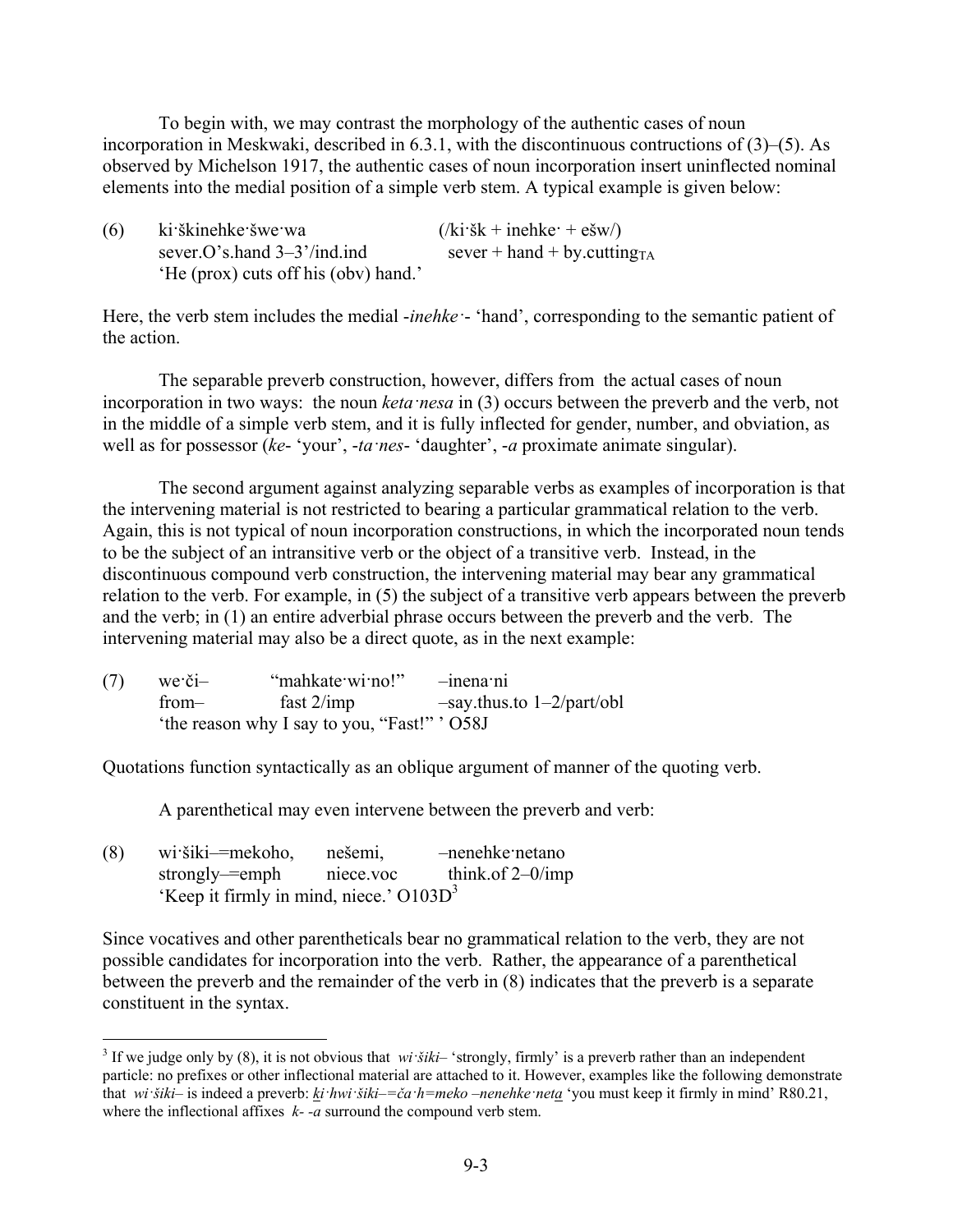Further evidence against an incorporation account is that more than one syntactic constituent may intervene between the preverb and the verb. In the next example both the object and the oblique argument of the verb occur between the preverb and the verb:

(9) e·hnawači–=meko onese·ma·wani wa·peški–nenoso·škaši–mi·ša·meki stop.to–=emph his.tobacco.obv white–buff.hoof–sacred.pack.loc –pakina·či –throw 3–3'/aor 'He stopped to throw his tobacco on the White Buffalo's Hoof sacred pack' R270.5-6

The next example has an adverb, *na·hka* 'again', and an oblique PP, *na·wi=meko nenoswahkiwe* 'right in the middle of a buffalo herd', intervening between preverb and verb.

| (10) | $e$ ·hki·ša·koči— $\ddot{e}$ i·=meko                                   |       | na hka [na wi=meko | nenoswahkiwe]     |
|------|------------------------------------------------------------------------|-------|--------------------|-------------------|
|      | $extremely = exclam = embh$                                            | again | middle.of=emph     | buffalo.herd.prep |
|      | -sekišiki                                                              |       |                    |                   |
|      | $-$ lie $3/a$ or                                                       |       |                    |                   |
|      | 'She was again lying right in the middle of a buffalo herd!' R46.36-37 |       |                    |                   |

In short, the preverb and verb in each of the above examples display properties typical of syntactically separated items; yet their inflectional pattern points to their status as single lexical items.

Two contexts in which preverbs are especially likely to be separated from the remainder of the verb are discussed below in separate sections: negative preverbs, which appear in the Negative position of the word order template, and the preverb *oči*– 'from', when used in relative clauses, which moves to the Topic position of the template.

## **9.1.2. Negative preverbs**

1

As explained in 8.3, the independent negative particles, *a·kwi*, *ka·ta*, and *awita*, appear in the Negative position of the word order template. *a·kwi* is used to negate main clause assertions (in non-narrative contexts) and yes-no questions; it requires negative inflection on the verb of its clause (5.1). *ka·ta* negates commands, requiring prohibitive inflection on the verb (5.5). *awita* is used to negate modal main clauses, and requires potential inflection on the verb (5.2).

In all other contexts, clauses are negated by adding the preverb *pwa*  $wi$ – 'not' to the verb.<sup>4</sup> That is, as described in chapter 5, *pwa·wi*– negates subordinate clauses of all types (complements, adjuncts, if-clauses, relative clauses), as well as negating main clauses in narratives, which contain verbs inflected in the aorist conjunct. The negative preverb may appear in one of two positions: it may either be attached to the verb, in the normal position for a preverb, or it may separate from the

<sup>&</sup>lt;sup>4</sup> This is a slight overstatement: there is also a negative second-position enclitic  $=$ *ihi*, used in exclamatory main clauses for statements that are obviously false. See 5.1.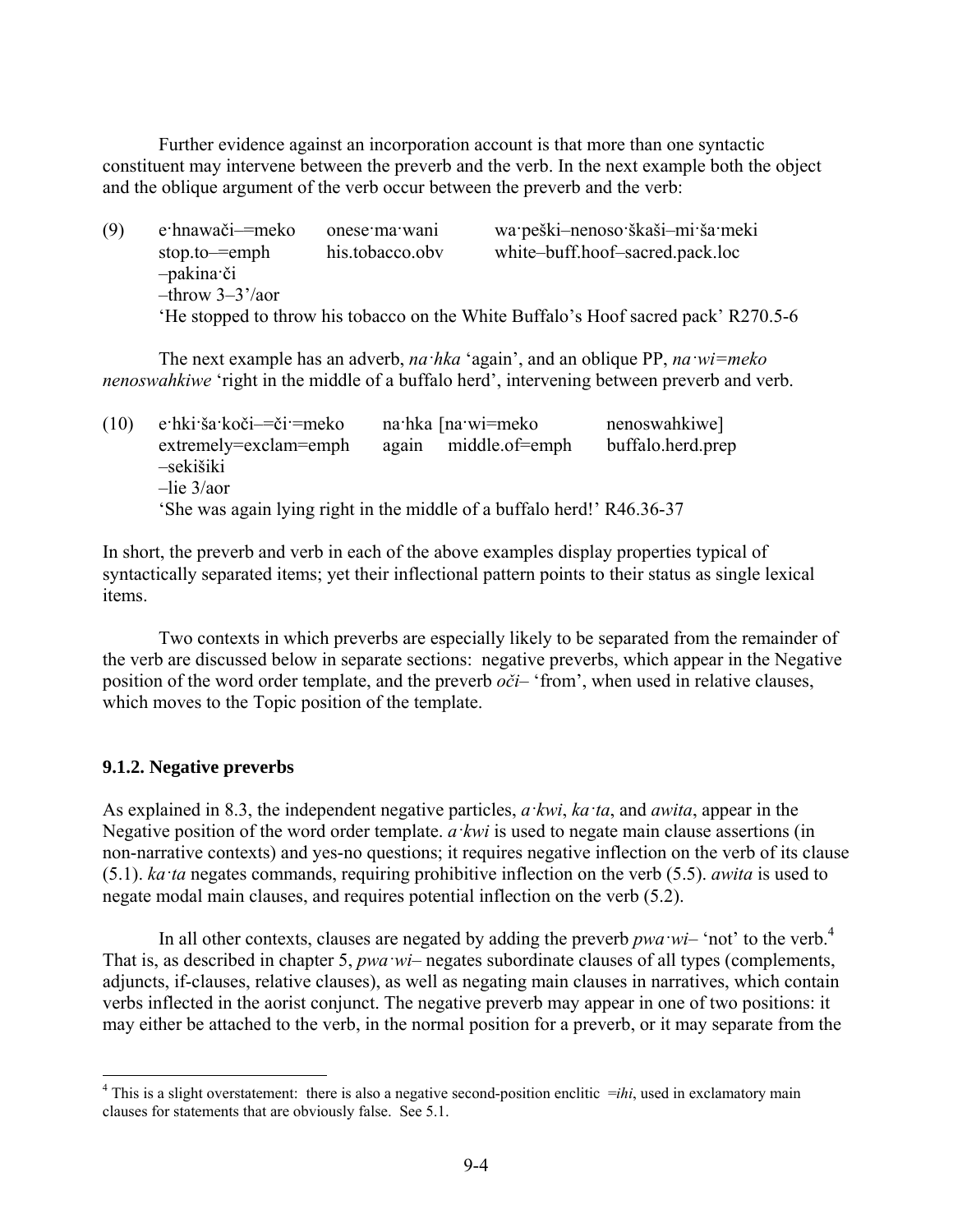verb and move to the Negative position of the word order template. The pair of elicited examples below illustrate the two possibilities.

| (11) | nekehke nema wa<br>know $1-3$ /ind.ind                                    | $\left[ \text{s} \left[ \text{Foc} \text{ ke-} \text{ko-} \text{hi} \right] \right]$<br>anything                                                                                                                                                                                                                                                                                                                                                                      | $\mathbf{v}$ | e·hpwa·wi-mi·čiči]]<br>not-eat $3-0/a$ or                                                                    |
|------|---------------------------------------------------------------------------|-----------------------------------------------------------------------------------------------------------------------------------------------------------------------------------------------------------------------------------------------------------------------------------------------------------------------------------------------------------------------------------------------------------------------------------------------------------------------|--------------|--------------------------------------------------------------------------------------------------------------|
|      | 'I know he didn't eat anything'                                           |                                                                                                                                                                                                                                                                                                                                                                                                                                                                       |              |                                                                                                              |
| (12) | nekehke nema wa<br>know $1-3$ /ind.ind<br>'I know he didn't eat anything' | $\left[\right]$ $\left[\right]$ $\left[\right]$ $\left[\right]$ $\left[\right]$ $\left[\right]$ $\left[\right]$ $\left[\right]$ $\left[\right]$ $\left[\right]$ $\left[\right]$ $\left[\right]$ $\left[\right]$ $\left[\right]$ $\left[\right]$ $\left[\right]$ $\left[\right]$ $\left[\right]$ $\left[\right]$ $\left[\right]$ $\left[\right]$ $\left[\right]$ $\left[\right]$ $\left[\right]$ $\left[\right]$ $\left[\right]$ $\left[\right]$ $\left[\right$<br>not |              | ke ko hi $\begin{bmatrix} v & -mi \check{c} \check{i} \check{j} \end{bmatrix}$<br>eat $3-0/a$ or<br>anything |

In (11), the combination of preverb and verb in the complement clause is treated as a single verb for the purposes of the word order template; the internal structure of the verb is ignored. In (12), however, the negative portion of the verb is placed in the Negative position of the template, preceding the focused element *ke·ko·hi* 'anything'. (The 'moved' preverb is co-indexed with a horizontal line representing the preverb's canonical position.) Both (11) and (12) are accepted as grammatical, but (12), in which the preverb moves to the Negative position, is preferred.

The two constructions seen in the elicited examples above are confirmed by the following textual examples. The first example shows the negative preverb attached to the verb; the next four are examples of *pwa·wi*– appearing in the Negative position of the template.

| (13) | even | mo·hci mami·ši·ha pwa·wi-wi·ke·tesake<br>'Even if the attendant does not cook it carefully,' O97F                                                                                                                  | attendant not-cook.O.carefully 3-0/subjnct |                                                                                                                |
|------|------|--------------------------------------------------------------------------------------------------------------------------------------------------------------------------------------------------------------------|--------------------------------------------|----------------------------------------------------------------------------------------------------------------|
| (14) | sure | ke htena $\lceil_{NEG}$ e hpwa wi- $\lceil_{i}$ $\lceil_{FOC}$ owiye hani $\lceil_{V}$ $\lceil_{i}$ ki wita niči<br>not<br>'Sure enough no one was around' W109E                                                   |                                            | anyone.obv stay.around 3'/aor                                                                                  |
| (15) |      | $[\text{neg} \quad \text{pwa-wi} = \text{ke'h}]$ <sub>i</sub> $[\text{obj} \quad \text{e'sime" c})$<br>Those who do not do the things they are told to do ' R316.22                                                | $not = and$ $tell. thus X-3/part/pl.obl$   | $\begin{bmatrix} v & i - i \end{bmatrix}$ šawičiki<br>$\omega$ [thus] 3p/part/3p                               |
| (16) | NEG  | $not$ = $emph$<br>'He (obv) didn't say anything at all.' W313I                                                                                                                                                     | any.way                                    | e hpwa wi—we meko] <sub>i</sub> $[OBL$ ke ko hi] $[V$ __ <sub>i</sub> -inowe niči]<br>$-speak.$ thus $3'/a$ or |
| (17) |      | $[\text{NEG}\ \text{e}^{\cdot \text{h} \text{p} \text{w} \text{a}^{\cdot \text{w} \text{i}} -]$ i $[\text{Foc}\ \text{owi} \text{y} \text{e}^{\cdot \text{h} \text{a}}]$<br>$not-$<br>'No one said anything.' W416 | [OBL]<br>anyone                            | ke·ko·hi] $[v \quad \underline{\quad} i$ -inowe·či]<br>$-speak.$ thus $3/aor$<br>any.way                       |

(13) is a conditional clause where the verb is inflected in the subjunctive; (14), (16), and (17) are examples of aorist conjunct inflection used in narrative main clauses; (15) is a relative clause containing a verb inflected with conjunct participle inflection. In (14) *pwa·wi*– occurs to the left of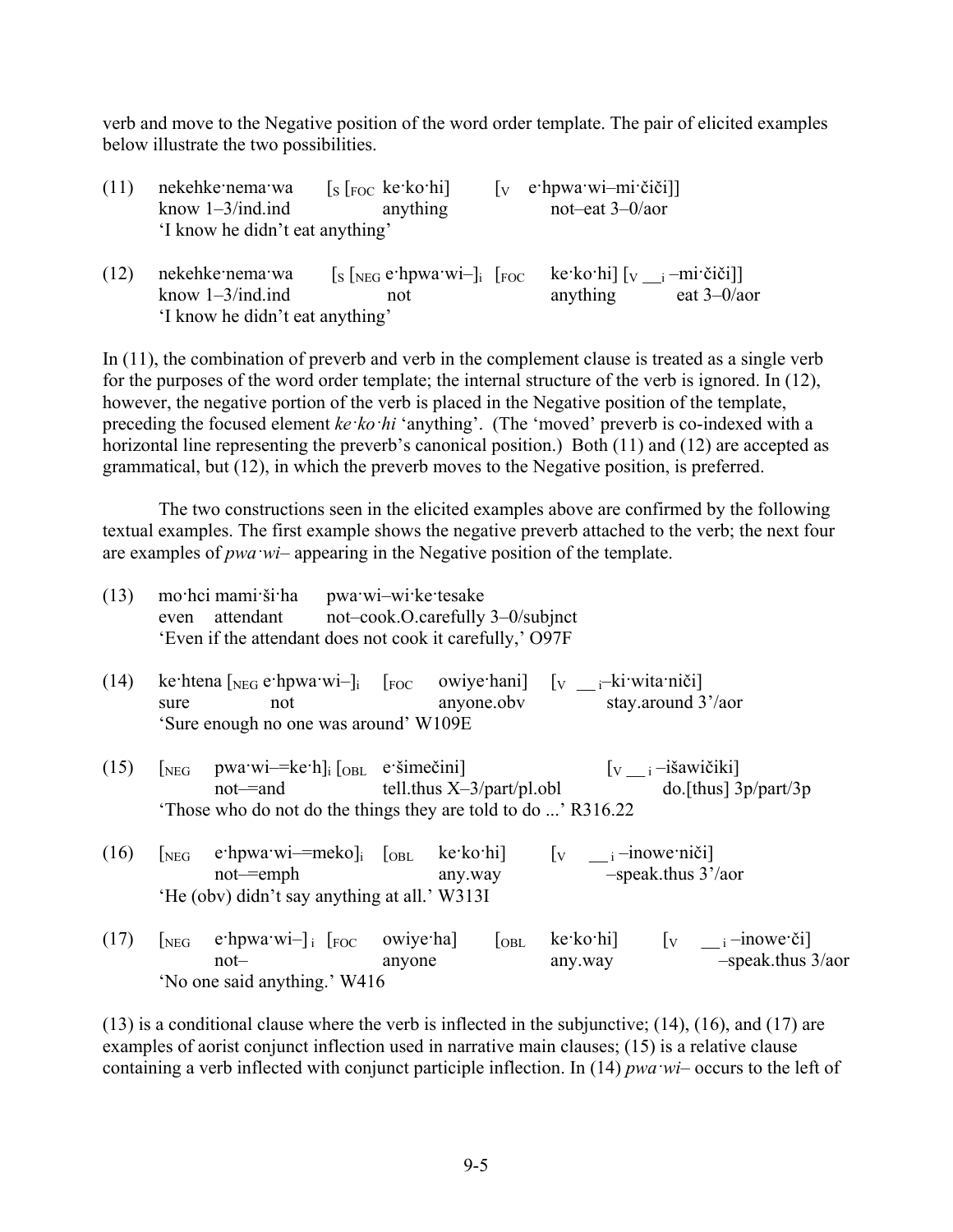a focused element, while in (15) and (16) *pwa·wi*– occurs to the left of an oblique. In (17) both a focused NP and an oblique intervene between *pwa·wi*– and the verb.

The above examples also show that when there is an indefinite pronoun such as *owiye·ha* 'someone/anyone' or *ke·ko·hi* 'something/anything' in Focus position (or *ke·ko·hi* 'some/any.way' as an oblique) the negative preverb is likely to move to the Negative position in order to have scope over the indefinite pronoun.

Scopal considerations may also explain the lack of preverb movement in (13) above: if the preverb moved to the Negative position to the left of *mo·hči* 'even' the interpretation would be 'If not even the attendant cooks it carefully, ...'

Another context in which a negative preverb is not moved away from its verb is when the Negative position is already occupied by an independent negative particle:

| (18)                                                 |  | $\lceil \text{NEG} \rceil$ kata $\lceil \text{OBL} \rceil$ ini $\lceil \text{v} \rceil$ |  |      |  | pwa wi-išite he hke ko, no šisemetike |                   |
|------------------------------------------------------|--|-----------------------------------------------------------------------------------------|--|------|--|---------------------------------------|-------------------|
|                                                      |  | not                                                                                     |  | that |  | not-think.thus 2p/proh                | grandchild.voc.pl |
| 'Don't fail to think that way, grandchildren.' W169F |  |                                                                                         |  |      |  |                                       |                   |

In (18) the negative preverb *pwa·wi*– has not separated from its verb, as evidenced by its position relative to the oblique *i·ni* 'that [way]'. Instead, the Negative position is occupied by *ka·ta*, resulting in logical double negation in this sentence.

Besides the regular negative preverb *pwa wi*–, there is another semantically negative preverb, *po*  $ni$ – 'stop, cease', which may move to the Negative position.<sup>5</sup>

| (19) | $[\text{neg}$ e·hpo·ni—=mekoho]; $[\text{foc}$ owiye·ha]<br>cease—=emph              | anyone | $\begin{bmatrix} \text{OBL} & \text{ke-ko-hi} \end{bmatrix}$<br>any.way |  |
|------|--------------------------------------------------------------------------------------|--------|-------------------------------------------------------------------------|--|
|      | $\begin{bmatrix} v & i - i \overrightarrow{si} \end{bmatrix}$ i – išihiši – kanawiči |        |                                                                         |  |

–redup.thus–speak 3/aor

'There ceased to be anyone speaking in any way.' B105:64.6-7

<sup>&</sup>lt;sup>5</sup> I suspect that aspectual and modal preverbs may also occupy the 'Negative' position; see, for example, the position of *a·mi*– 'should' in (171) from chapter 5, repeated below:

| (i) | a·kwi=mani<br>not=now                                      |  | na hka kehke nemakini<br>again know $1-3$ /neg |                                                                                                                                                                                      |  |  |
|-----|------------------------------------------------------------|--|------------------------------------------------|--------------------------------------------------------------------------------------------------------------------------------------------------------------------------------------|--|--|
|     | should-                                                    |  | that                                           | $\begin{bmatrix} \text{COMP} & \text{a'mi-} \\ \text{OBL} & \text{irni} \end{bmatrix}$ $\begin{bmatrix} \text{ini} \\ \text{ini} \end{bmatrix}$<br>$-say.$ thus.to $1-3/int.$ part/3 |  |  |
|     | 'Now I also don't know whom I should say that to.' R578.23 |  |                                                |                                                                                                                                                                                      |  |  |

Here the modal preverb precedes the oblique argument *i·ni*, which is what we would expect if the separated preverb is in the Negative position. More examples, however, are needed before this can be confirmed. If so, the 'Negative' position is one occupied by semantic operators of all types, not just negative operators.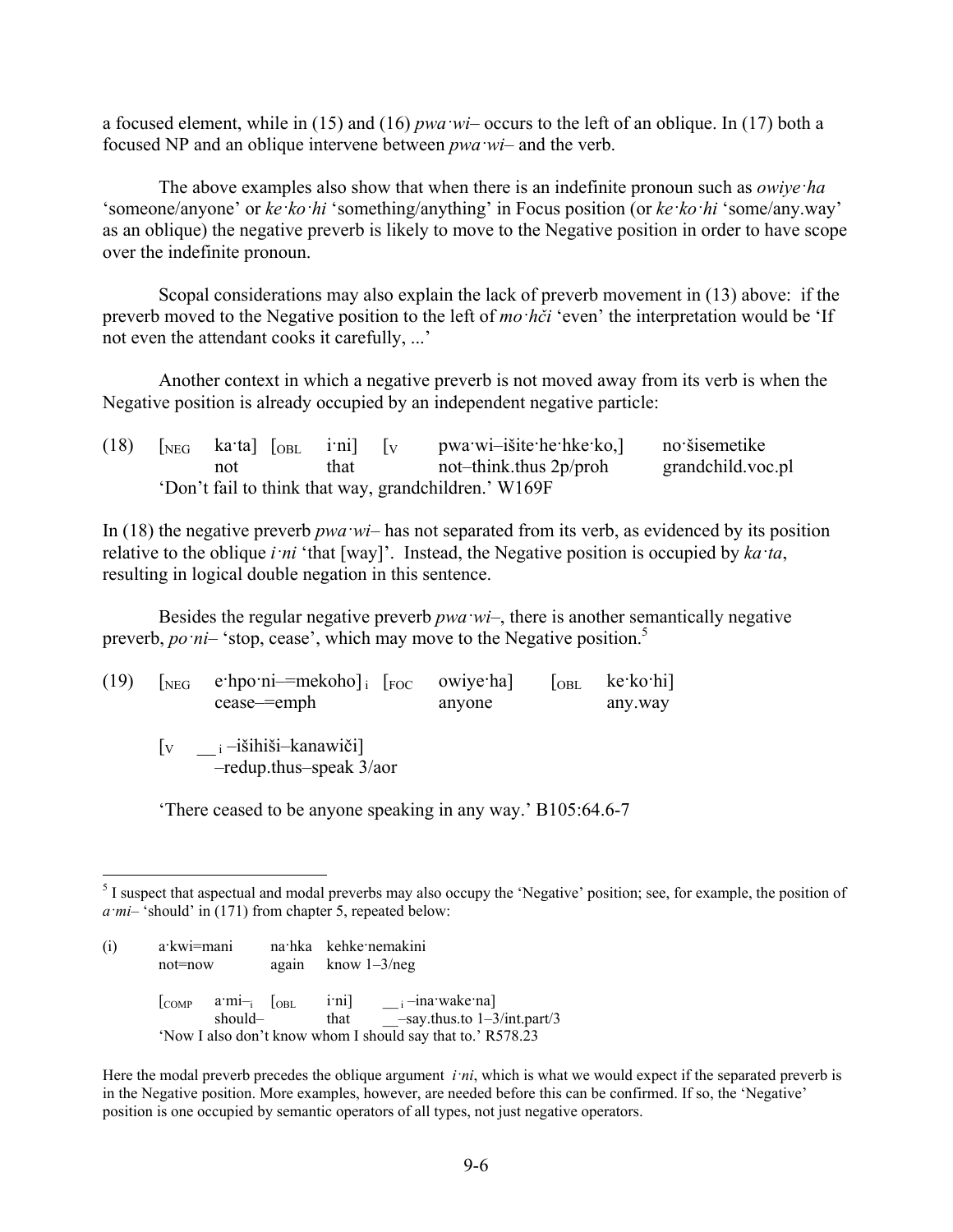In (19) both a focused NP and an oblique intervene between the preverb and the verb. (The gloss of (19) does not reflect the syntax of the Meskwaki example directly, but is the only way to express in English the negation of 'cease' having scope over the subject 'anyone'.)

Another example in which *po·ni*– appears in the Negative position was given in the discussion of topic in 8.2. It is repeated here:

 $(20)$   $\lceil$ <sub>TOP</sub> wi·nwa·wa=ča·h ni·mičiki] they=so dance 3p/part/3p [NEG po·ni-] i [OBL e·šikenikehe]  $\begin{bmatrix} v & -i & -i \end{bmatrix}$  i –išawiwaki]<br>cease-<br>be thus 0'/past.part/obl –do.thus 3p/ind.ind  $cease$  be.thus 0'/past.part/obl 'As for the dancers themselves, they have ceased to [dance] the way it was in the past.' R222.32

In (20) *po·ni*– follows an overt topic, and precedes an oblique. In other words, when either *pwa·wi*– 'not' or *po·ni*– 'cease' is separated from its verb it appears in the Negative position of the syntactic template, following an overt topic, if any, and preceding any focused or oblique constituents.

## **9.1.3. The preverb** *oči***– 'from'**

1

*pwa wi*– 'not' is the preverb most frequently found separated from its verb. Another preverb which often occurs apart from its verb is *oči*– 'from', when used in relative clauses in which the head of the relative clause is coreferential to the oblique expressing source or cause (i.e., relative clauses glossed 'the reason why …'). Recall from 5.3. that relative clauses in Meskwaki are formed by inflecting the verb of the relative clause as a participle. The ablaut rule of initial change applies to the vowel of the first syllable of the verb; suffixes indicating subject and object are added to the verb, plus a final suffix indicating the head of the relative clause. For example, *we·či–kano·naki* 'the reason why I spoke to him' contains the TA verb stem *kano·n*- 'speak to', compounded with the preverb *oči*– 'from', which adds a requirement for an oblique argument expressing source, cause, or reason. If a relative clause whose head is coreferential to the oblique expressing reason is to be formed then the compound stem *oči–kano·n*- 'speak to O for such a reason' is inflected with initial change (changing the *o* of the preverb to *we·*), the conjunct suffix -*ak*- (first singular subject, third singular object), and the final suffix -*i*, indicating that the head is coreferential with the oblique argument.

Participles of this type, where the head is coreferential to an oblique expressing reason, frequently appear as discontinuous verbs, with the preverb *oči*– on the left and the remainder of the verb on the right. Unlike the negative preverb *pwa·wi*–, however, which may fill the Negative position of the template, *oči*– occupies the Topic position. This may be seen in the following example, where an adverbial clause intervenes between  $o\check{c}i$ – and the rest of the verb.<sup>6</sup>

 $6$  Relative clauses with the head coreferential to a manner oblique also sometimes exhibit discontinuity of this type, with the preverb *iši*– 'thus' separated from the remainder of the verb. The following example, repeated from chapter 5, (178), suggests that *iši*– also moves to the Topic position of the template, because it precedes an S-initial adverb:

<sup>(</sup>i) kepye·či–=kohi –natawi–kehke·nemene come–=obviously –seek.to–know 1–2/ind.ind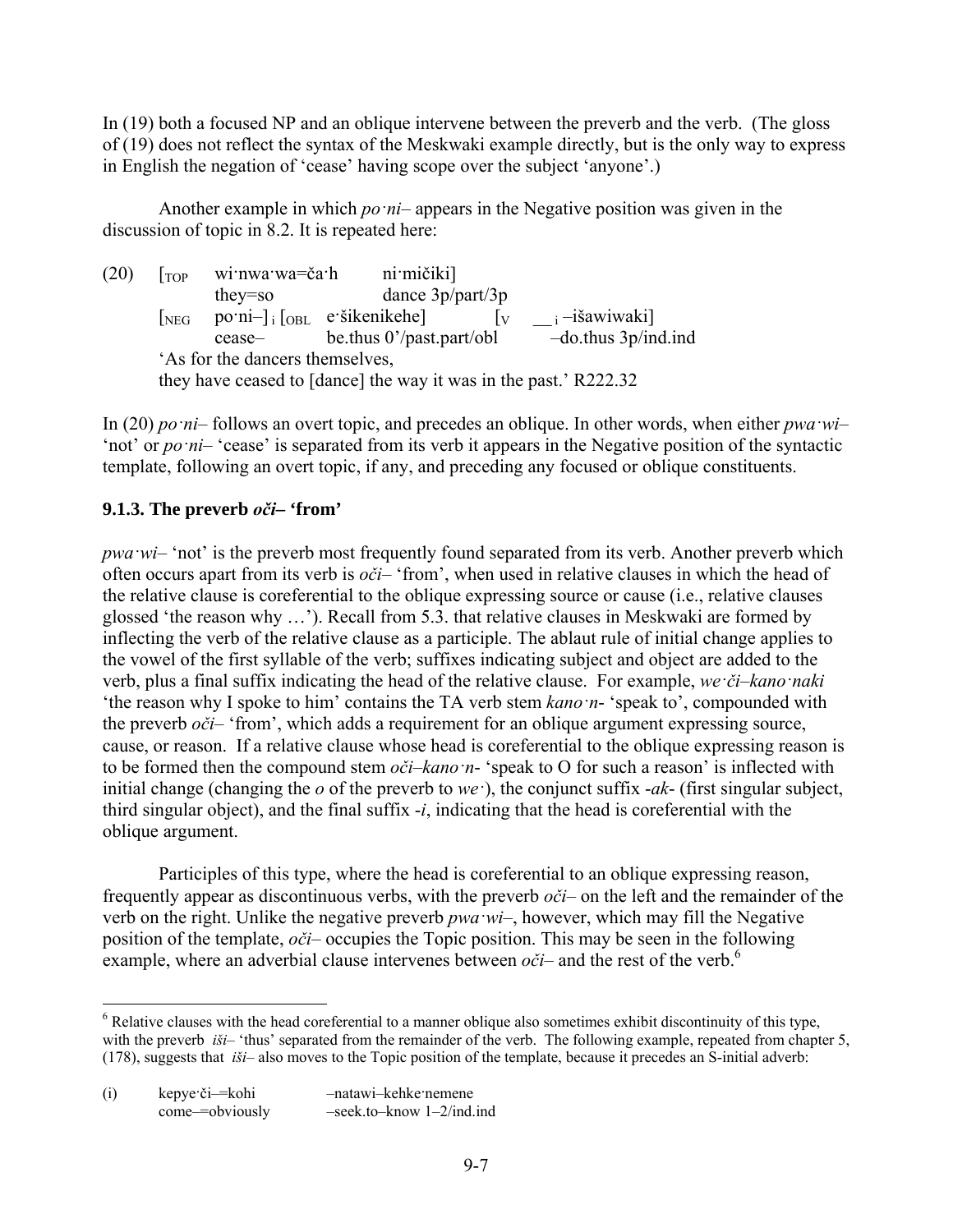(21)  $\begin{bmatrix} \text{Top} & \text{we'} \check{\text{c}} \check{\text{i}} - \end{bmatrix}$  i  $\begin{bmatrix} \text{Apv} & \text{ni'} \text{mi} \check{\text{wa'}} & \check{\text{c}} \end{bmatrix}$  [v  $\begin{bmatrix} \text{v} & \text{vi} & \text{v} \end{bmatrix}$  = wawawa·wa·kahamowa·či]] from dance 3p/iter –redup.whoop 3p–0/part/obl 'The reason why, whenever they dance, they whoop' O118D

In the discussion of topics in 8.2, it was noted that adverbial clauses often intervene between a topic NP and the main clause, reflecting the major constituent break between the topic and the comment. Such clauses are not found between focus NPs and the remainder of the S. We can therefore posit the following hierarchical structure for (21), similar to that given in (25) in 8.2.



*oči*– may appear to the left of both the Focus position and the Oblique position, as we expect if it occupies the Topic position:

(23)  $[\text{top} \text{we'}\check{c}i]_i [\text{Foc} \text{ni'}na] [\text{out} \text{i'}ni] [\text{v} \text{u'}-i\text{in}a]$ from– I that –say.thus.to 1–2p/part/obl 'why *I* said that to you' W114

The next example shows *oči*– appearing to the left of an oblique argument:

(24)  $[\text{top} \text{wa:woči-}]_i$   $[\text{obj} \text{i:} \text{tepi}]$   $[\text{v} \text{m}-\text{i} -\text{i} \text{h} \text{a:} \text{wa:} \text{ci}]$ <br>redup.from-<br>there  $-\text{go.}$ thither 3 redup.from– there –go.thither 3p/part/obl 'why they continually went there' W1J

In (24) the preverb *oči*– has undergone monosyllabic reduplication (Dahlstrom 1997), producing the form *wa·woči*– and adding a continuative sense to the semantics of the verb. Since the first syllable of the preverb contains a long vowel the effect of initial change is not visible.

It was shown in 8.2. that second position clitics may attach to the right of the first phonological word in the comment following an overt topic, which is evidence for the comment forming a S constituent, sister to the topic. The same distribution of clitics is also found when *oči*– is separated from its verb, providing further evidence that the preverb occupies the Topic position in the syntactic template:

|             | $\begin{bmatrix} \text{COMP} & e \cdot \text{Si} \\ -\text{i} & \text{Ke} \cdot \text{htena} \end{bmatrix}$ | <sub>i</sub> -ketemino nokwe ni | maneto waki |
|-------------|-------------------------------------------------------------------------------------------------------------|---------------------------------|-------------|
| thus- truly |                                                                                                             | $-bless 3(p) - 2/intpart/obl$   | spirits     |

'I came seeking to find out

1

whether the spirits really blessed you.' R84.5–6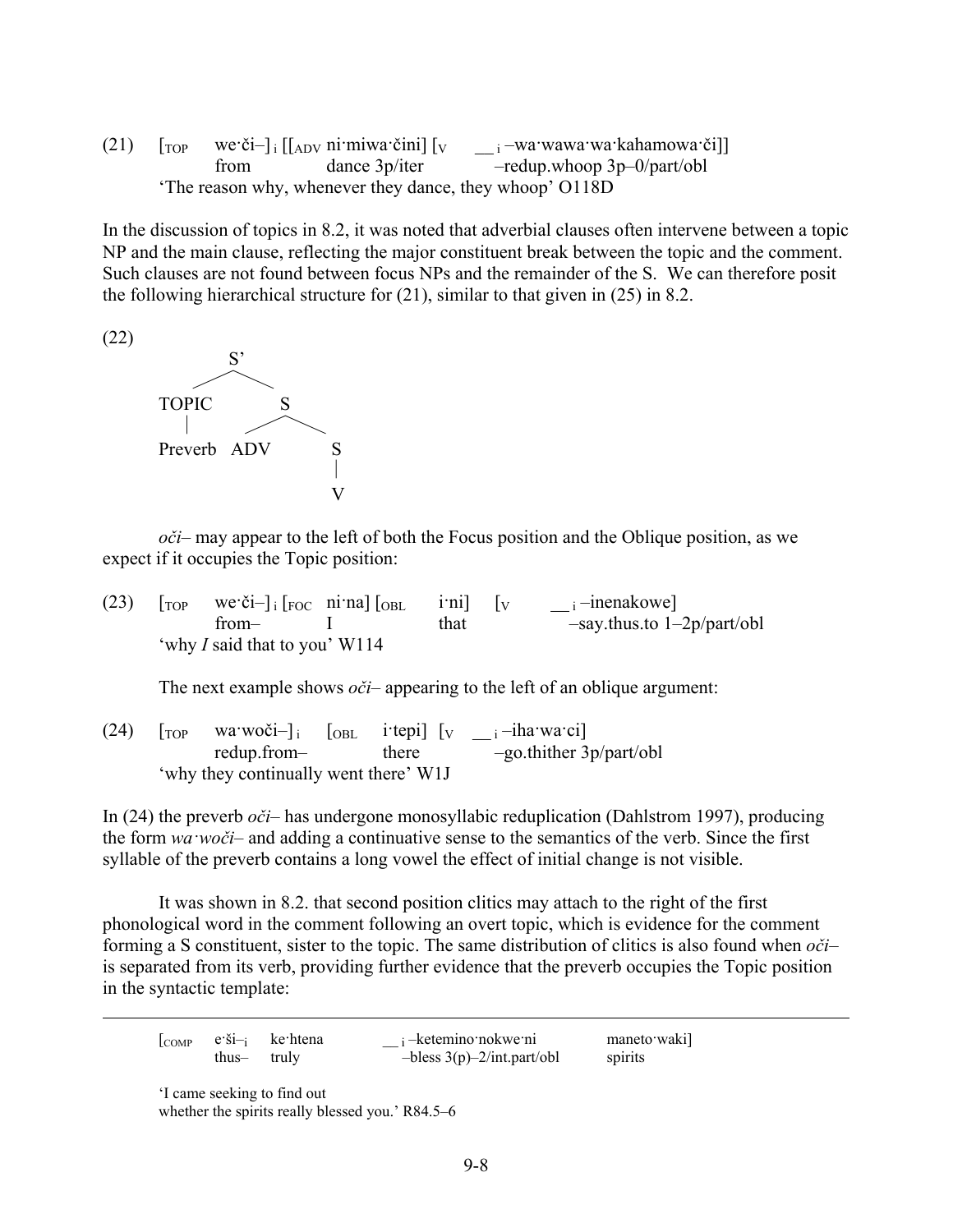(25)  $[\text{top} \text{we'}\check{c}i]$  i  $[s \text{[<sub>obl</sub>} i \check{m}i=ye' toke]$   $[v \quad i=inehki]]$  from– that=it.seems –say.thus.to 3–2/part/obl 'why he probably told you that' W342G

The evidential second position enclitic =*ye·toke* 'it seems' in (25) attaches to the right of *i·ni* 'that', the first word in the S of the comment.

The separation of the negative preverb from the verb discussed in the previous section may occur together with the separation of *oči*– from the verb. In the following examples *oči*– is in the Topic position and *pwa·wi*– is in the Negative position.

- (26)  $\begin{bmatrix} \text{Top} & \text{we'} \text{či} \text{-} \end{bmatrix}$  i  $\begin{bmatrix} \text{NEG} \text{pwa'wi} \text{-} \end{bmatrix}$  j  $\begin{bmatrix} \text{Foc} & \text{mi'} \text{ša'mani} \end{bmatrix}$   $\begin{bmatrix} v & \text{di'} \text{g} \text{mato'ya'ni} \end{bmatrix}$  from– not sacred.packs –fix 1–0/part/obl 'why I didn't make sacred packs' N24M
- (27)  $\begin{bmatrix} \text{Top} & \text{we'} \check{\text{CI}} \text{-} \text{I} \end{bmatrix}$  i  $\begin{bmatrix} \text{NEG} & \text{pwa'} \text{wi} \text{-} \text{meko} \text{I} \text{I} \end{bmatrix}$  [OBL ke·ko·hi] from– not=emph any.way  $[v_{\_\_i \_\_j}$ –iši–amehame·wa·či] –thus–redup.react 3p/part/obl 'why they did not react in any way' N24G

In (26) a focused NP intervenes between the negative preverb and the remainder of the verb, while in (27) an oblique intervenes between the negative and the verb.

However, the following near minimal pair of textual examples shows that the movement of *oči*– to Topic position is optional:

- (28) i·ni  $[\text{Top}$  we·či- $]_i [\text{OBL}$  mani $] [v]$  \_\_<sub>i</sub> -išihčike·yakwe] that from– this –do.things.thus 21/part/obl 'That is why we (incl) do things this way' B105:56.21
- (29) i·ni [OBL mani] [V wi·hoči–'šihčike·ya·ke] that this fut.from–do.things.thus 1p/part/obl 'That is why we (excl) are to do things this way' B105:56.18

In (28) the preverb has moved to the Topic position, to the left of the oblique argument *mani* 'this [way]'; in (29) the preverb remains attached to the verb, as can be seen by its position relative to the oblique.

#### **9.2. Discontinuous NPs**

A second type of discontinuous constituent in Meskwaki involves noun phrases. This section will describe the two patterns of discontinuous noun phrases found in Meskwaki, and then consider the question of how such NPs should be represented in constituent structure. In the first type of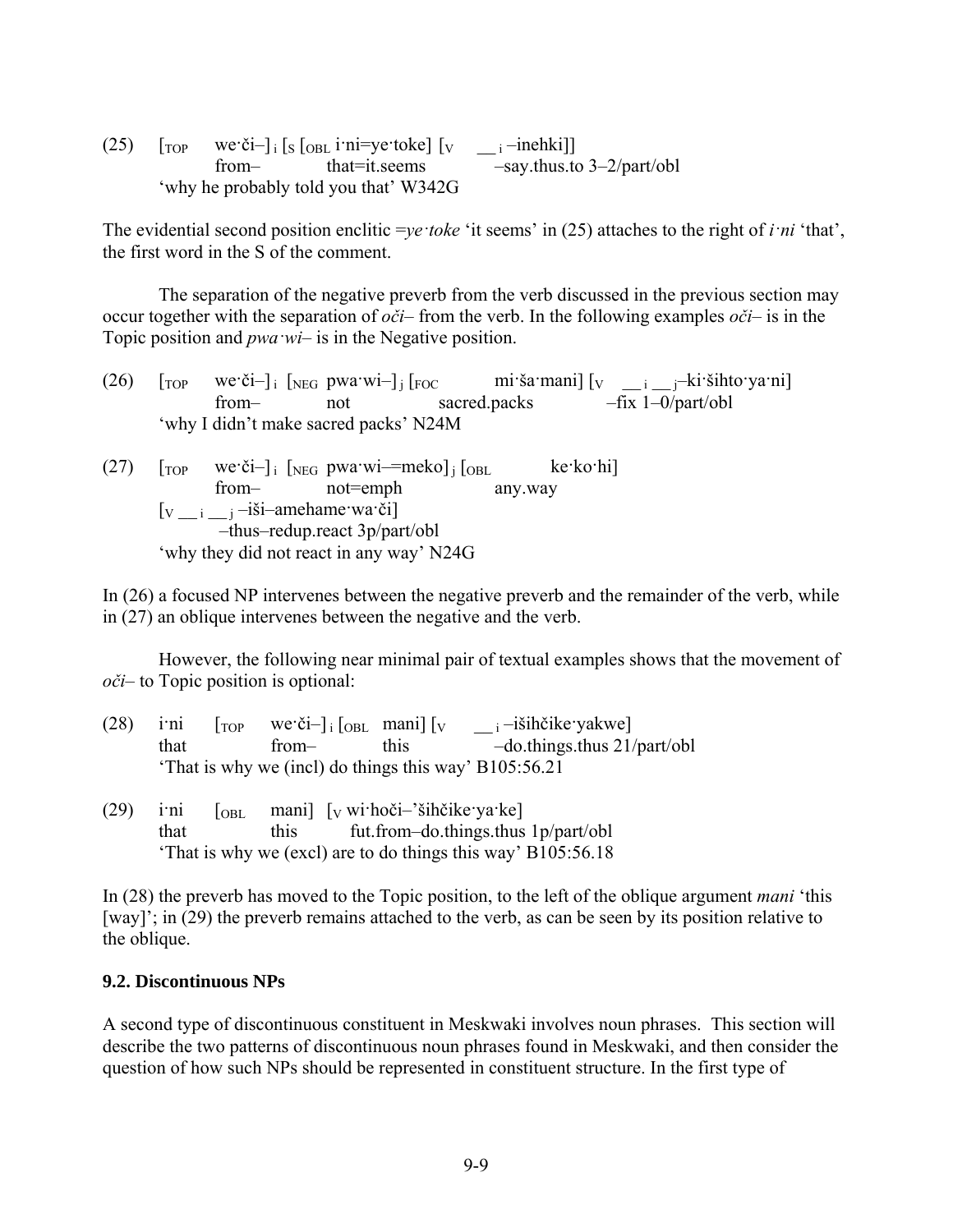discontinuous NP to be considered, the head noun appears before the the verb and a relative clause modifying the head appears after the verb:

(30) na·hkači nepi a·hpeči–ki·wi–kekesiwaki also water always–around–have.O2.along 3p/ind.ind

> te·hkepye·ya·niki be.cold.[water] 0'/part/0

'And they always have cold water with them' K2E

In (30) the noun *nepi* 'water' is modified by the participle *te·hkepye·ya·niki* 'that which is cold [water]'. (The stem of the participle, *tahkepye·ya·*-, contains the morpheme -*epye·*-, the classificatory medial for water (6.3.1).) This type of discontinuous NP is reminiscent of extraposition from NP in English. For example, in a sentence like *A woman called me up [who wants to learn Welsh]*, the bracketed relative clause is understood to modify *woman*, although it is separated from the head by the verb and its object.

Much more common in Meskwaki, however, is a second type of discontinuous NP which does not have any counterpart in English syntax. In this construction a demonstrative pronoun or quantifier phrase may appear to the left of the verb, with the remainder of the NP appearing to the right of the verb.

| (31) | o'ni<br>and then                          | 1 <sup>-</sup> na<br>that.anim                                      | sa kiči<br>outside<br>'And then that traveller stood outside.' W153E | e hnemasoči<br>stand. [there] $3/a$ or | ki weška ta<br>go.around $3$ /part/3 |
|------|-------------------------------------------|---------------------------------------------------------------------|----------------------------------------------------------------------|----------------------------------------|--------------------------------------|
| (32) | ma ne=meko e hneseči                      | many=emph kill $X-3(p)/a$ or<br>'Very many Sioux were killed.' N22E | aša·haki<br>Sioux.pl                                                 |                                        |                                      |
| (33) | [katawi=meko kekimesi]<br>almost=emph all | 'Almost all the people came.' R172.22                               | e hpya niči<br>come 3'/aor                                           | mehtose neniwahi<br>people.obv         |                                      |

In (31) the demonstrative pronoun *i ·na* 'that (anim)' precedes the verb (and the oblique argument *sa·kiči* 'outside'), while the participle *ki·weška·ta* 'the one who goes around' follows the verb. (32) is an example of a quantifier appearing before the verb, with the head noun following the verb; (33) shows that an entire quantifier phrase may appear to the left of the verb in this discontinuous NP construction.<sup>7</sup>

<u>.</u>

 $<sup>7</sup>$  One example has been found in which both a demonstrative and a quantifier appear to the left of a verb with the rest</sup> of the noun phrase to the right:

<sup>(</sup>i) nye·wi ma·hani e·hayo·ki nakamo·nani four these use X–0/aor songs 'These four songs are used.' O20A

It is more common, however, for only one modifier to appear on the left.

<sup>(</sup>ii) ma·hani e·hayo·ki nye·wi nakamo·nani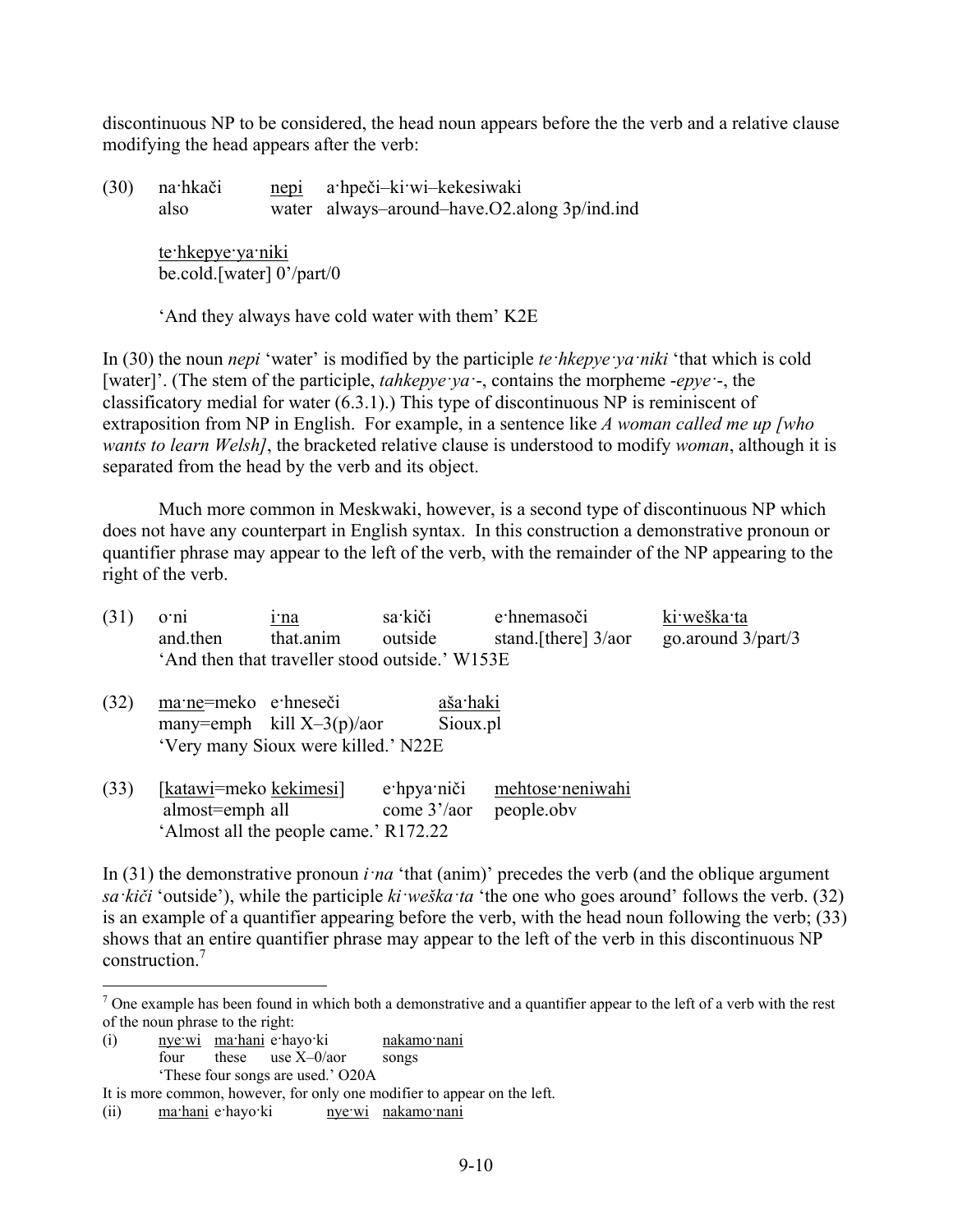Having seen examples of the two types of discontinuous NPs in Meskwaki, we will now make the description of the position of each portion of the NP more precise.<sup>8</sup> The lefthand piece of the discontinuous NP may occupy any of the three preverbal positions for NPs in the syntactic template of 8.1: Topic, Focus, or Oblique. In other words, a discontinuous NP is placed in preverbal position for the same reasons as syntactically unified NPs: it is expressing the discourse function of topic or of focus, or it is an oblique argument of the verb. However, a separate process of Extraposition then applies to move a portion of the NP to the right of the verb. The examples below show discontinuous NPs functioning as obliques, foci, and topics; we begin with examples of obliques.

| (34) | $\overline{\text{OBL}}$ | <u>i nahi</u> ] | e hoči-čapo kisahoči                                     | mo nepya neki   |
|------|-------------------------|-----------------|----------------------------------------------------------|-----------------|
|      |                         | that.loc        | from-jump.in.water $3/a$                                 | hole.in.ice.loc |
|      |                         |                 | 'He jumped in the water through the hole in the ice' N6F |                 |

| (35) $o=[\text{OBL } \frac{\text{ayo} \cdot \text{h}}{\text{e}}] = \text{ke} \cdot \text{hi}$ otenate ke |                          | neto škote meki |
|----------------------------------------------------------------------------------------------------------|--------------------------|-----------------|
| or=this.loc                                                                                              | be gotten from 0/subjnct | my fire loc     |
| 'Or if it is gotten out of this fire of mine,' O97C                                                      |                          |                 |

The discontinuous NPs in (34) and (35) are oblique arguments, associated in each case with the relative root *ot*-/*oči*– 'from'. In each example a demonstrative pronoun, inflected for locative case, occupies the oblique position immediately to the left of the verb; the head noun, bearing the locative case ending -*eki*, appears to the right of the verb. (The conjunction 'or', seen in (35), is expressed by cliticizing the proclitic  $o=$  and the enclitic  $=ke<sup>th</sup>$  *hi* to the first word of the clause.)

The lefthand portion of a discontinuous NP may also occupy the focus position of the syntactic template:

these use X-0/aor four songs 'These four songs are used.' O31J

 $8$  Examples like the following may appear at first glance to exhibit other possibilities for discontinuous NPs: that a possessor may be separated from the possessum, or that conjoined NPs may be split up. However, I believe that these examples are instead cases of overt topic NPs, as reflected in the glosses:

| (i)  | kwi yese ha | ki ši-no make wi-na kwa niči                                             |             | okye ni                 |
|------|-------------|--------------------------------------------------------------------------|-------------|-------------------------|
|      | boy         | perf-short.time-leave 3'/ch.conj                                         |             | his.mother.obv          |
|      |             | 'As for the boy, after his mother had been gone a short time, ' R50.23-4 |             |                         |
|      |             | [rather than 'after the boy's mother ']                                  |             |                         |
| (ii) | wi sahke ha | e hki wesi hiwa či                                                       | osi me hani |                         |
|      |             | be.orphan $3p/a$ or                                                      |             | his.younger.brother.obv |
|      |             | 'As for Wisahkeha, he and his younger brother were orphans.' W33I        |             |                         |
|      |             | [rather than 'Wisahkeha and his younger brother were orphans.']          |             |                         |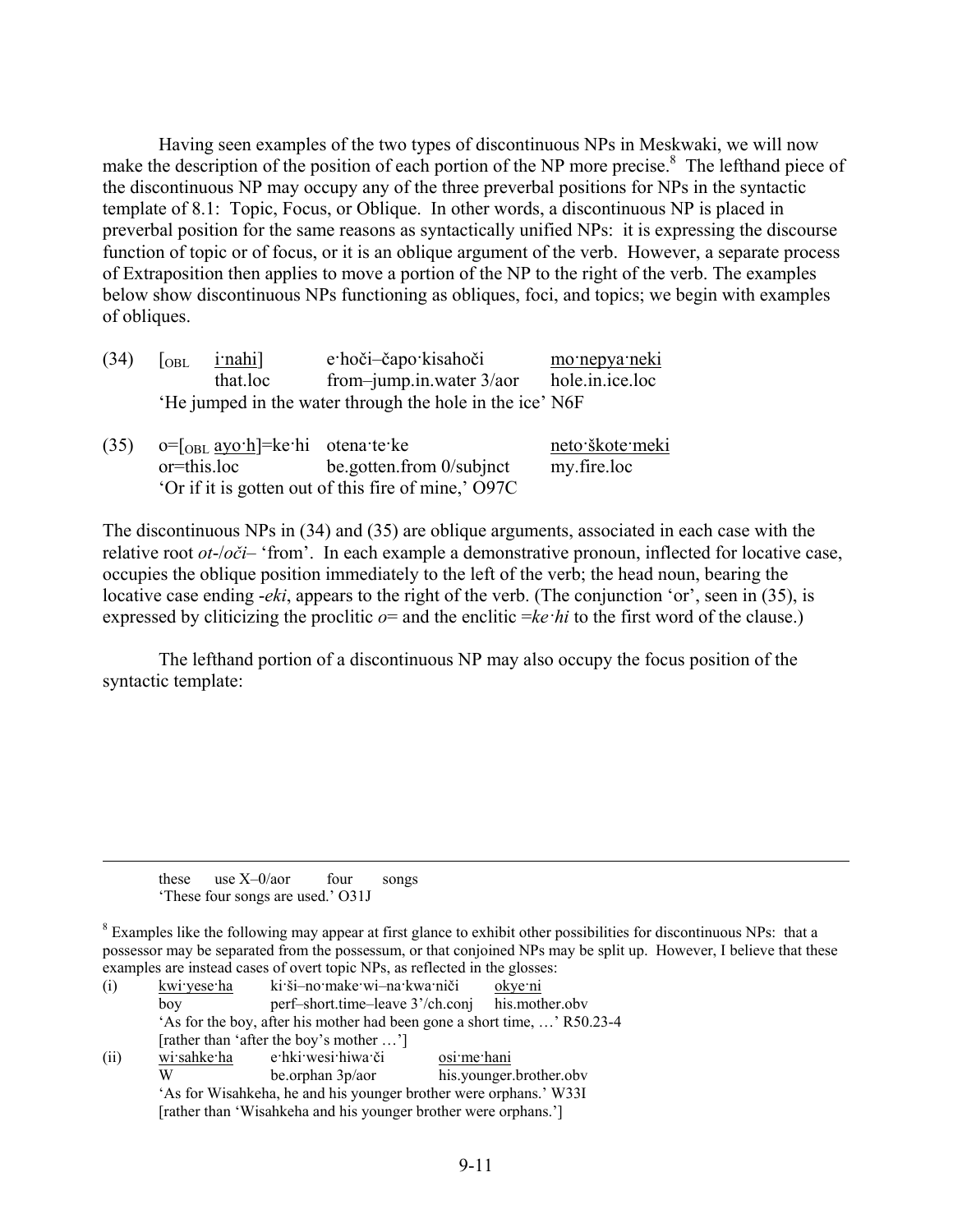(36)  $\left[\text{neg}\right]$  awita]=mekoho  $\left[\text{neg}\right]$  wawane nemene ha not=emph anyone fail.to.know X-3/pot

> ke·šawenamokwe·na ši·ši·kwanani hold.loosely 3–0/interr.part/3 rattle

'Anyone who held a gourd [rattle] loosely would certainly not fail to be known.' O139G

(36) is an example of the first type of discontinuous NP, where the head precedes the verb and a relative clause follows. The head is *owiye·ha* 'anyone', appearing in the Focus position to the right of the negative *awita* 'not' and to the left of the verb. As we saw in 8.4, indefinite pronouns typically occur in Focus position; the only unusual aspect of (36) is that a portion of the focused NP has been extraposed to the right of the verb.

Contrastive elements, such as *kotakaki* 'other (pl.)' in the following example, also typically appear in Focus position:

| (37) | neneškimeko pi         | $\lfloor s \lfloor$ Foc kotakaki | wi hki wite maki                 |
|------|------------------------|----------------------------------|----------------------------------|
|      | forbid $X-1/ind$ .ind  | other.pl                         | fut.go.around.with $1-3(p)/a$ or |
|      | iškwe se haki<br>girls |                                  |                                  |

'I was forbidden to go around with the other girls' A7C

(37) also shows that it is possible to have discontinuous NPs in complement clauses.

In the next example two adjacent clauses exhibit parallel structure: each clause contains a discontinuous NP with the lefthand portion in Focus position.

| (38) |            |       |      | "[ <sub>FOC</sub> še ški mani] ki hawato pena<br>only this fut.take 21–0/ind.ind canoe                                                                                            | či ma ni"                                                | e hiyowa či<br>say thus $3p/a$ |
|------|------------|-------|------|-----------------------------------------------------------------------------------------------------------------------------------------------------------------------------------|----------------------------------------------------------|--------------------------------|
|      | <b>TOP</b> | from— | that | we či- $\left  \cdot \right $ $\left[ \begin{matrix} FOC \\ FOC \end{matrix} \right]$ $\left  \cdot \right $ $\left  \cdot \right $ $\left  \cdot \right $ $\left  \cdot \right $ | $-\text{take. O's. O2 } X - 3\text{/part/obl}$ his.canoe | oči ma ni                      |

'Because they said, "We'll just take this canoe," is why that canoe of his was taken' M13

In the first clause of (38) *mani* 'this' appears before the verb with *še·ški* 'only'; as we saw in 8.4, constituents restricted by *še·ški* frequently appear in Focus position. The second clause of (38) also contains a discontinuous NP, here functioning as the second object of the verb. (Possessor raising (7.2.2.) has applied to the verb of the second clause.) Note also that the verb of the second clause contains the preverb *oči*–, here separated from the verb and appearing in Topic position. The lefthand piece of the discontinuous NP occurs between the preverb and the verb, as we expect if it occupies the Focus position.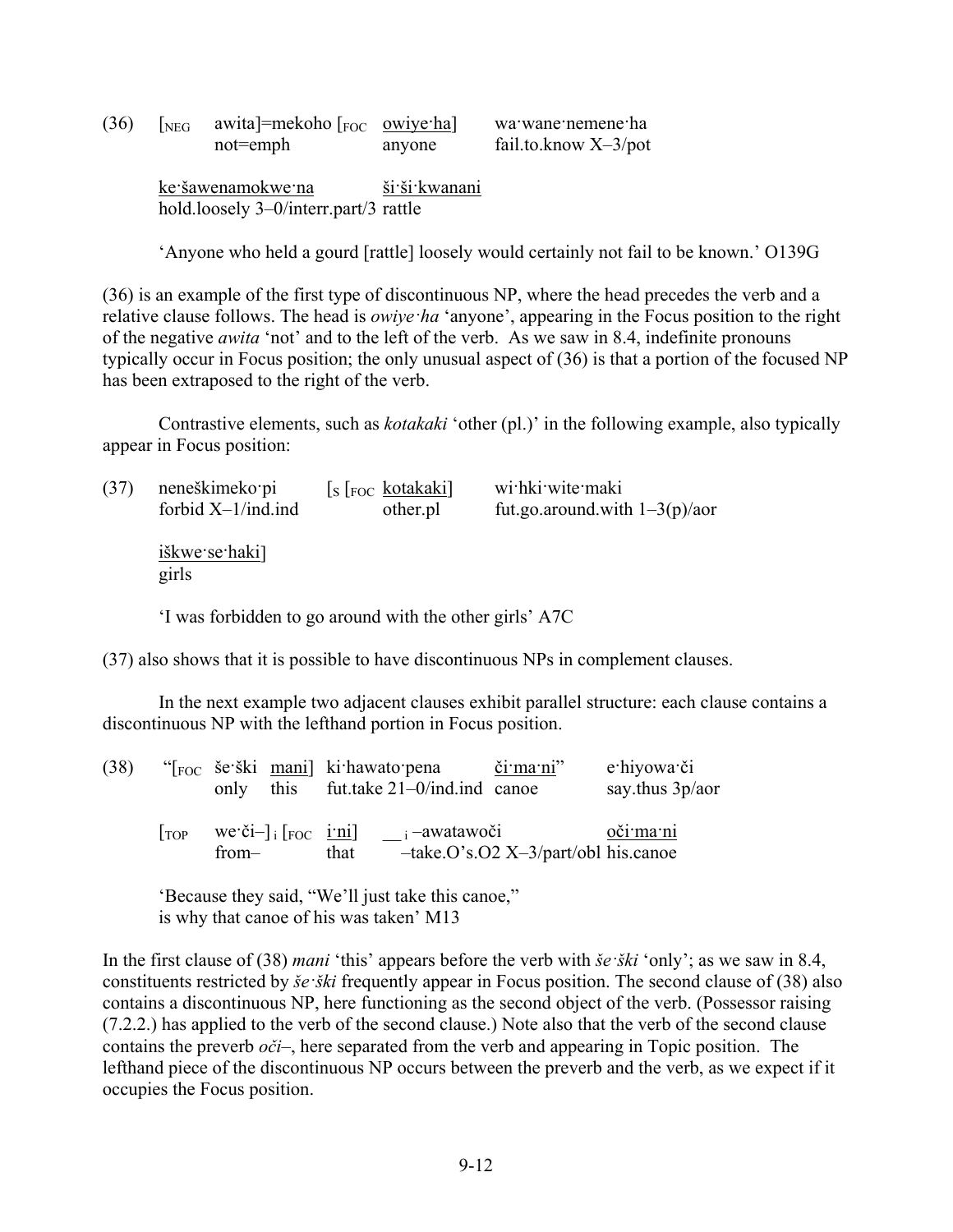Another example of a sentence containing both a discontinuous compound verb and a discontinuous NP is given below: $9$ 

| $(39)$ we či- $\frac{1}{2}$ ma hani | $\frac{1}{2}$ –mina soyakwe            | nakamo nani ki na na. |              |
|-------------------------------------|----------------------------------------|-----------------------|--------------|
| from-these                          | $-be$ given 21/part/obl                | songs                 | we.inclusive |
|                                     | 'why we were given these songs.' O138G |                       |              |

Again, the preverb *oči*– 'from' has been moved to Topic position. The demonstrative appears in Focus position, between the preverb and the verb, while the remainder of the noun phrase has been extraposed to the right of the verb. The final element of (39) is an emphatic pronoun in the 'antitopic' position (8.6).

It is also possible for an NP in topic position to be discontinuous:

| (40) |                                        | $\lceil$ <sub>TOP</sub> i'niya]=ma·hi    | a kwi me h-pya čini | mahkwa |
|------|----------------------------------------|------------------------------------------|---------------------|--------|
|      |                                        | that absent=after all not yet-come 3/neg |                     | bear   |
|      | 'That bear, he hasn't come yet.' W131G |                                          |                     |        |

In (40) the absentative pronoun *i·niya* is in Topic position, preceding the negative *a·kwi*. However, the head noun *mahkwa* 'bear' appears to the right of the verb.

The construction in which an emphatic personal pronoun is combined with a topic NP (3.7.1.) also allows discontinuous NPs:

 $(41)$   $\lceil$ <sub>TOP</sub> wi·nwa·wa=ke·hi·=·niki] they=and=those.anim

| awita='pi |      | nana ši ahkwima či wa sa                    | pe minehkawa čiki |
|-----------|------|---------------------------------------------|-------------------|
| not=quot  | ever | be exhausted $3p/pot$ chase $3p-3'/part/3p$ |                   |

'And those pursuing them would, they say, never become exhausted.' O53A

| (42) <u>wi·na</u> =ča·hi ma·hani | tepe netamwa                                     | <u>manaha</u> | a ya pa hte ha |
|----------------------------------|--------------------------------------------------|---------------|----------------|
|                                  | $he = so$ these inan own 3–0/ind ind             | this anim     |                |
|                                  | 'So Ayapahteha himself owns these things.' W259G |               |                |

<sup>&</sup>lt;u>.</u> <sup>9</sup> There are other separable preverbs besides  $o\tilde{c}i$ – which occur with discontinuous NPs. In the example below, the preverb *natawi*– 'seek to' has been separated from its verb:

This may be another example of a preverb appearing in the 'Neg' position, as mentioned in footnote 5.

<sup>(</sup>i) ne·tawi- $\frac{1}{i}$  mani  $i$ -we·we·ne·netakiki netahkimi seek.to this –control 3p–0/part/3p my.earth 'the ones who sought to control this earth of mine' W1076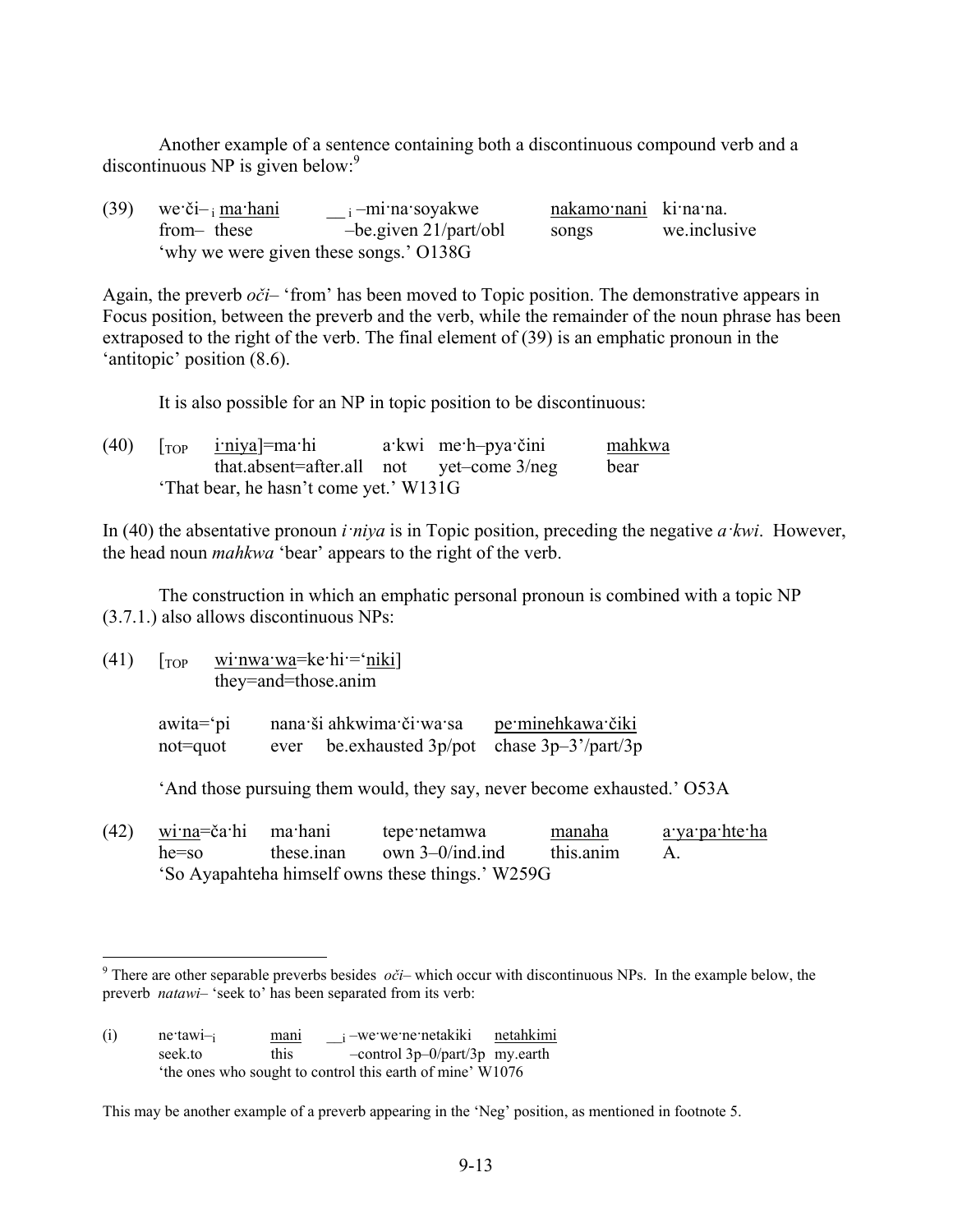In (41) *wi nwa wa* 'they' and the demonstrative pronoun *i niki* 'those' appear in topic position, to the left of the negative. The remainder of the topic NP appears to the right of the verb. In (42) only the emphatic personal pronoun appears in the the topic position; the full NP appears in postverbal position.

The above examples show that the lefthand portion of the discontinuous NP may be in Topic, Focus, or Oblique position in the syntactic template. We will now consider the position of the remainder of the discontinuous NP. Examples like the following show that the righthand piece of the NP almost always appears immediately to the right of the verb:

- (43) manahka oči–pye·wa we·ta·paniki mahkwa yonder from–come 3/ind.ind be.dawn.from 0'/part/obl bear 'A bear came from over there in the east.' L28
- (44) ma·ne=wi·na=meko netaši·hka·ko·ki neniwaki many=contrst=emph be.after 3p–1/ind.ind men

wi·hkakano·neti·haki fut.converse.with  $1-3(p)/a$ or

'Many men were after me to talk to them.' R310.26

- (45) mani ni·hawatawa·wa mačahi·ni ni·či–metemo·ha this fut.take.O2.to 1–3/ind.ind dry.goods my.fellow–old.woman 'I will take my fellow old woman this finery.' W895
- (46) ni·ka·ni–mami·ši·ha ahki e·hki·wi–awatenamawa·či leading–attendant earth around–hand.O2.to 3–3'/aor pi·se·ya·niki ki·šiseniničihi be.loose.and.fine  $0'/part/0$  perf.eat  $3'/part/3'p$ 'The leading attendant went around handing earth which was loose and fine to those who had eaten .' R256.1–2

The righthand portion of the discontinuous NP is followed by a subject in (43), by a complement clause in (44), and by first objects in (45) and (46). (45) and (46) are of particular interest: the discontinuous NP in each is the second object of the verb, so the order of postverbal material is second object preceding first object. As mentioned in 8.6, it is very rare for a syntactically unified second object to precede a first object.

Though it is typical for the righthand portion of the discontinuous NP to immediately follow the verb, this cannot be stated as an absolute rule. There are a few cases where other material intervenes between the verb and the righthand piece of the discontinuous NP: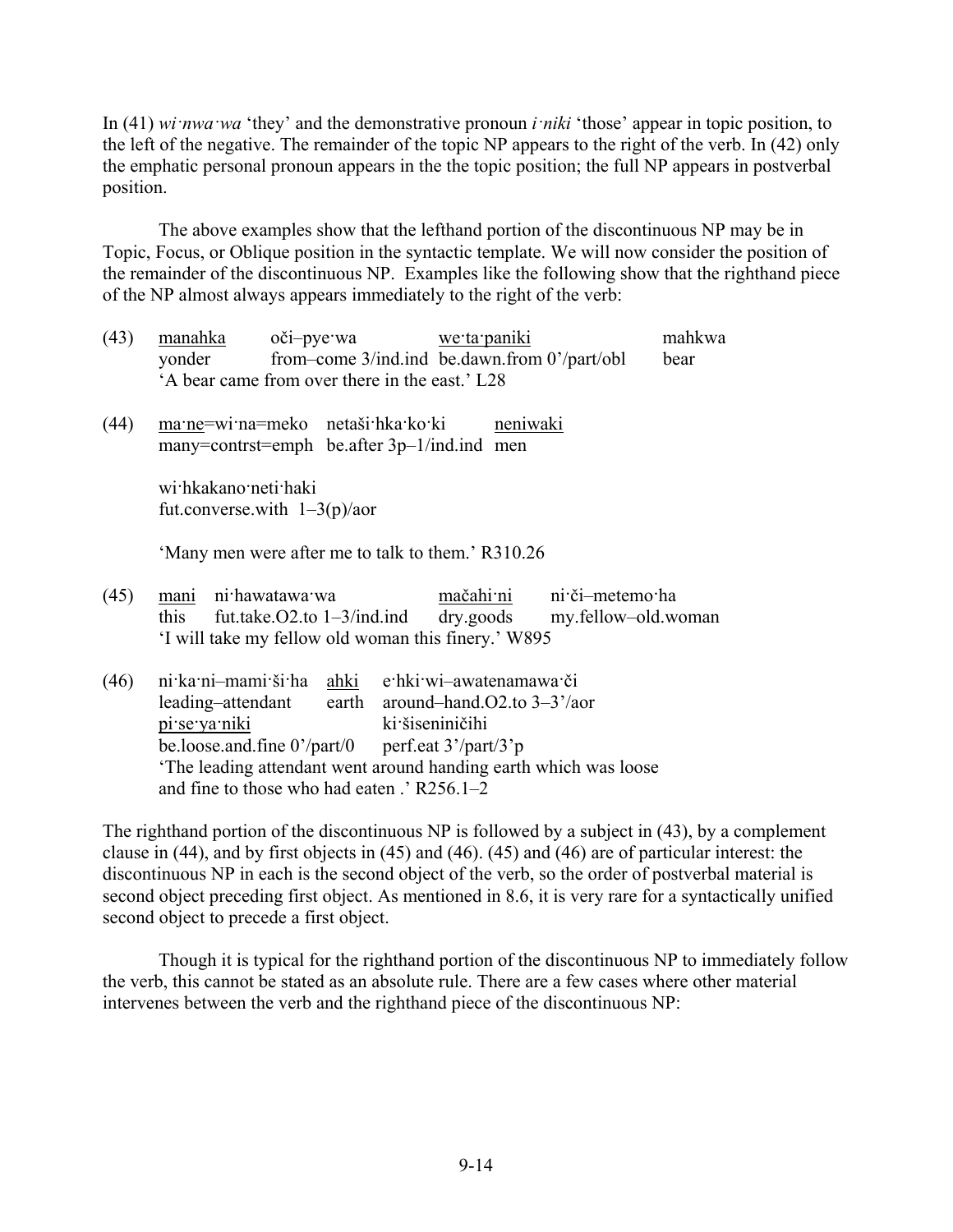(47) i·ni=ča·h=meko=ni·na·=na e·ne·nemaki that=so=emph=I=that.anim think.thus.of 1–3/part/obl

> wi·hišawiči okwisema·wa fut do thus  $3/a$ or son

'So that is just how I think that son will be.' A75D

(48) ma·ne e·hnowiwenemeči [i·nahi oči] mehtose·neniwahi many carry.out  $X-3'/a$ or that.loc from person.obv.pl 'Many people were carried out from that place.' W272

In (47) a complement clause intervenes between the verb and the righthand portion of the discontinuous NP, while in (48) a postpostional phrase, adjunct to the verb, separates the verb from the righthand part of the NP.

It is possible to have more than one discontinuous NP in the same clause.<sup>10</sup> In the following example, both the focused subject and the oblique argument are discontinuous.

| (49) | i·ni=ke·hi='pi·=' <u>na</u> <i>i·tepi</i> e·ha·či |            |                          | then=and=quot=that there go.thither $3/a$ | okima wa<br>chief |
|------|---------------------------------------------------|------------|--------------------------|-------------------------------------------|-------------------|
|      | <i>i</i> nini<br>that.obv                         | e hawiniči | be [there] $3'/part/loc$ |                                           |                   |

'And then, it's said, that chief went to where that one (obv) was living' B291G

The pieces of the focused NP are underlined and the pieces of the oblique argument are italicized.

It is also possible to have recursive discontinuous NPs. In other words, the righthand piece of a discontinuous NP may contain a relative clause in which one of the arguments of the lower verb is also discontinuous:

| (50) | mani e yo ta       | $[ayo\,hi]$                            | e hte niki                                                     | mi ša meki                     |
|------|--------------------|----------------------------------------|----------------------------------------------------------------|--------------------------------|
|      | this               | use $3-0$ /part/3 this.loc             | be [there] $0'/part/0$                                         | sacred.pack.loc                |
|      |                    |                                        | 'one who used this [thing] which was in this sacred pack' O42D |                                |
| (51) | <i>i ni</i> =ča hi | ketene nemene                          |                                                                |                                |
|      |                    | that [way]=so think thus of $1-2$ /ind |                                                                |                                |
|      | mana               | e ne nemehki                           | $ni$ ka ni-kano nehka                                          |                                |
|      | this.anim          | think.thus.of $3-2$ /part/obl          |                                                                | leading-speak.to $3-2$ /part/3 |

'So I bless you in the way that this one who first spoke to you blessed you' R76.25

<u>.</u>

<sup>&</sup>lt;sup>10</sup> Contrary to the claim in Dahlstrom 1987.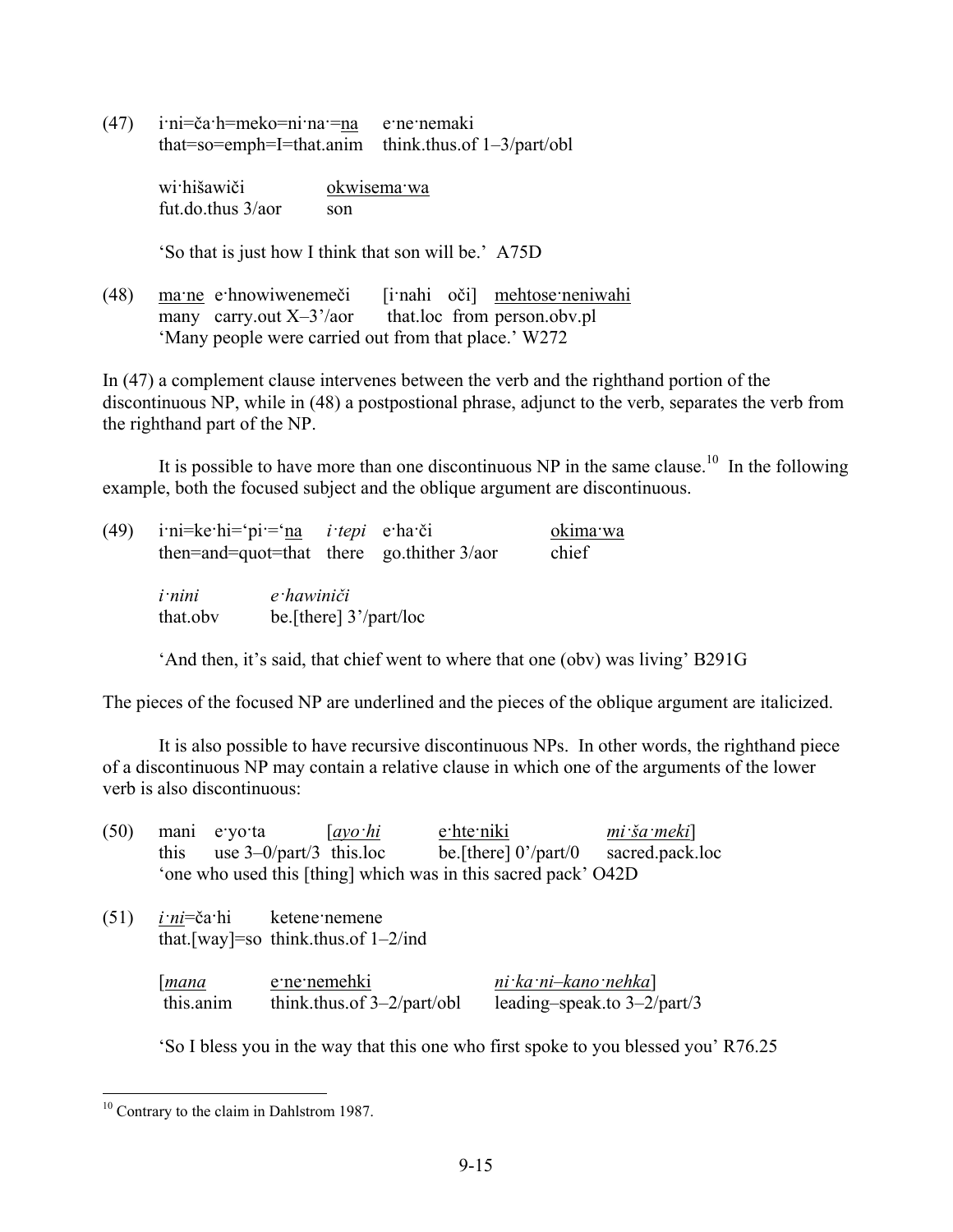In each example the pieces of the internal NP are italicized and the pieces of the larger discontinuous NP are underlined. In (50) the larger discontinuous NP is the inanimate object of the higher verb 'use': the demonstrative *mani* 'this' modifies the extraposed N' '[thing] which was in this sacred pack'. The extraposed N' contains a relative clause in which there is an oblique argument of the lower verb. This oblique argument is also discontinuous, with *ayo·hi* 'this (loc)' preceding the verb and *mi·šameki* 'sacred pack (loc)' following the verb. (51) displays a similar pattern of nested discontinuous NPs. The larger discontinuous NP in (51) is the oblique argument of the higher verb 'think thus of'.<sup>11</sup> The demonstrative  $i \cdot ni$  'that  $[way]$ ' is in the preverbal oblique position, modifying the extraposed N'. The extraposed N' contains a participle in which the head is coreferential to the oblique argument of the lower verb: *e·ne·nemehki* 'the way that [he] thought of you'. The subject of the participle is expressed by a discontinuous NP, with a demonstrative preceding the verb and a participle following.

We have so far looked only at discontinuous NPs which are topics or arguments of verbs. There are, however, other syntactic environments in which discontinuous NPs are found. For example, the lefthand piece of an equational sentence may be discontinuous:

|      | (52) mani withnet sethelarging the settleman contain- | mi ša mi |
|------|-------------------------------------------------------|----------|
| this | fut.make.O.well $0-3p/part/0$ sacred.pack             |          |
|      | This sacred pack is what will make them well.' O114C  |          |

(53) i·nini=meko [menehta ahpene·či mi·čiwa·čini] wa·pikonani those=emph first always eat  $3p-0$ /part/0p pumpkins 'Those pumpkins were the things they always ate first.' O4D

In equational constructions the righthand half of the equation functions as the predicate and the lefthand half bears the discourse function of focus. Examples such as (52) and (53) are therefore instances of an NP in Focus position undergoing extraposition: the extraposed portion of the NP appears to the right of the predicate, here the participle *wi·hne·se·hekwiwa·či* 'that which will make them well' in (52), and *menehta ahpene·či mi·čiwa·čini* '[things] which they always eat first' in (53).

NPs functioning as possessors may also be discontinuous, as in the following example:

(54) ma·haki omi·hkeče·wiwenwa·wi aška·pe·waki e·nečiki these their.work cer.runners call.thus X-3p/part/3p 'the work of these [people] called "ceremonial runners" ' B85:12.21

Objects of postpositions may be discontinuous, as well:

 $(55)$  ayo $\cdot$ h=oči mi·ša·meki this.loc=from sacred.pack.loc 'from this sacred pack' O79B

1

<sup>&</sup>lt;sup>11</sup> The sentence in (51) is part of a reported speech by a spirit addressing a young man. A spirit blesses a human being by thinking of him in a certain way, thereby bestowing power and knowledge upon him. In this context, then, verbs of thinking are synonyms for 'bless'.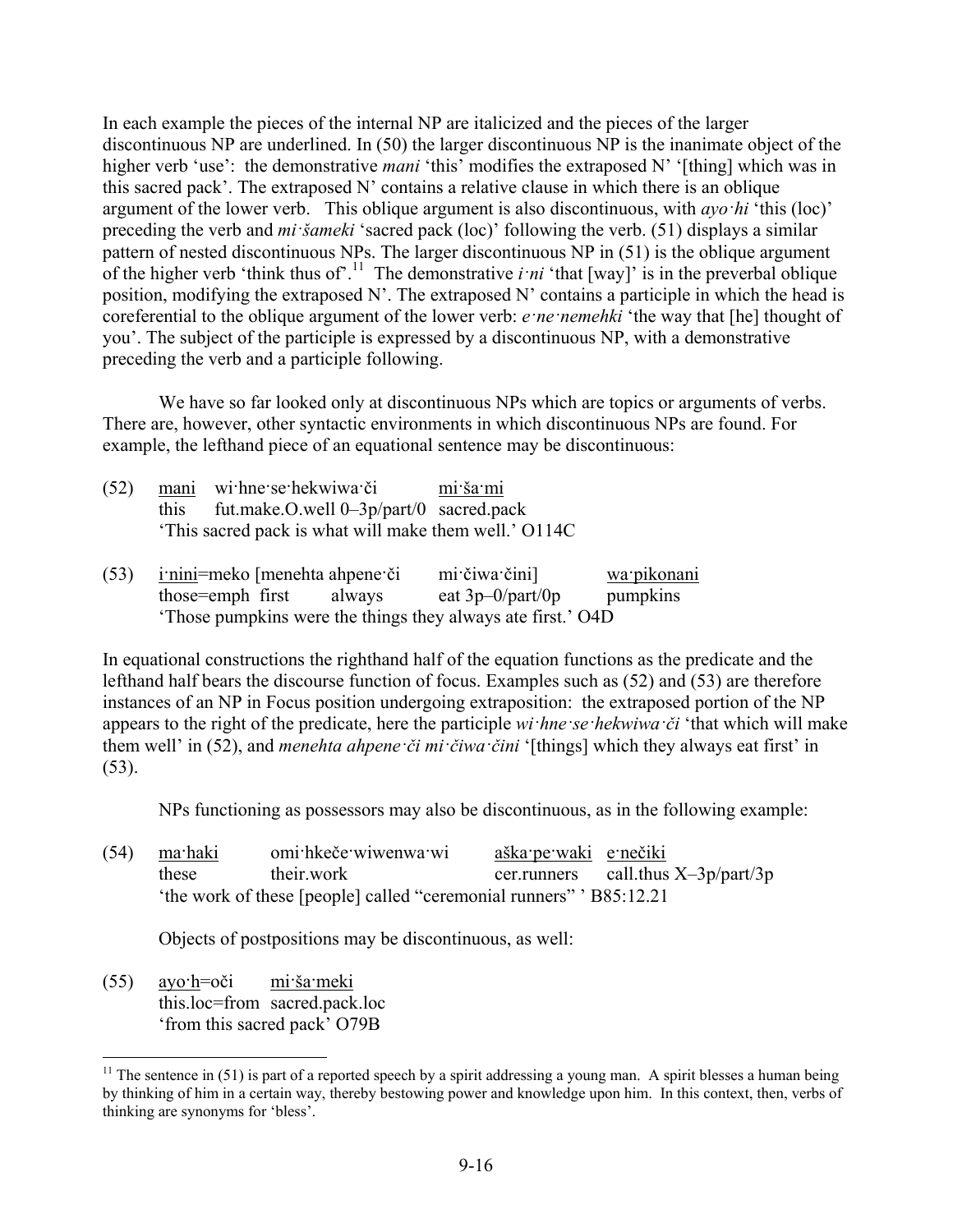(56) ayo·h=iši wi·ki·ya·peki this.loc=to house.loc 'to this house' R138.31

In both (55) and (56) a demonstrative appears to the left of the postposition, and the noun is to the right. The postposition has cliticized to the demonstrative in each case; the environment of a word ending in *hi* followed by a vowel-initial particle is especially conducive to optional cliticization.

Two generalizations may be made about the examples given in this section. First, the two pieces of a discontinuous NP always appear on either side of the head of the phrasal constituent immediately dominating the NP: a discontinuous argument of a verb is on either side of the verb; the lefthand half of an equational sentence surrounds the predicate; a possessor surrounds the possessed noun, the head of the NP; the object of a postposition surrounds the postposition. Second, the extraposition of the righthand piece of the NP appears to be bounded by the larger phrasal constituent dominating the lefthand portion. That is, the righthand portion of the object of a postposition stays within the postpositional phrase; the righthand portion of a possessor NP stays within the larger noun phrase. Arguments of the verb are bounded by S: since there is no VP constituent in Meskwaki, there is no asymmetry between subjects and objects with regard to discontinuous NPs.

Although this section has been able to describe aspects of the distribution of discontinuous NPs, it must be admitted that the motivation for splitting an NP into two pieces is not always clear. In some cases it appears that the 'heaviness' of the NP may be a factor, with speakers preferring to place syntactically complex material towards the end of the sentence. Consider, for example, the following sentence:

|                                 | $(57)$ i'niye ni=ke hi<br>če winehki e hsakapisoniči<br>that.absent.obv=and in.middle |  | be.tied.up 3'/aor     |                |
|---------------------------------|---------------------------------------------------------------------------------------|--|-----------------------|----------------|
| we wenimi kona ničini           |                                                                                       |  | e šamekowa čini       | ahte himinani. |
| have.pretty.feathers 3'/part/3' |                                                                                       |  | feed $3'-3p$ /part/3' | strawberries   |

'That aforementioned one who had pretty feathers who had fed them strawberries was tied up in the middle' W49DE

See (36), (50), and (51) for other instances where the heaviness of the NP may favor extraposition. However, such an explanation does not account for the many cases of discontinuous NPs in which the righthand piece consists only of a single word, as in (52) and other examples above.

In other cases, where the lefthand piece of an NP occupies the Focus position, contrastive focus may apply to only that portion of the NP. An example of this is given below: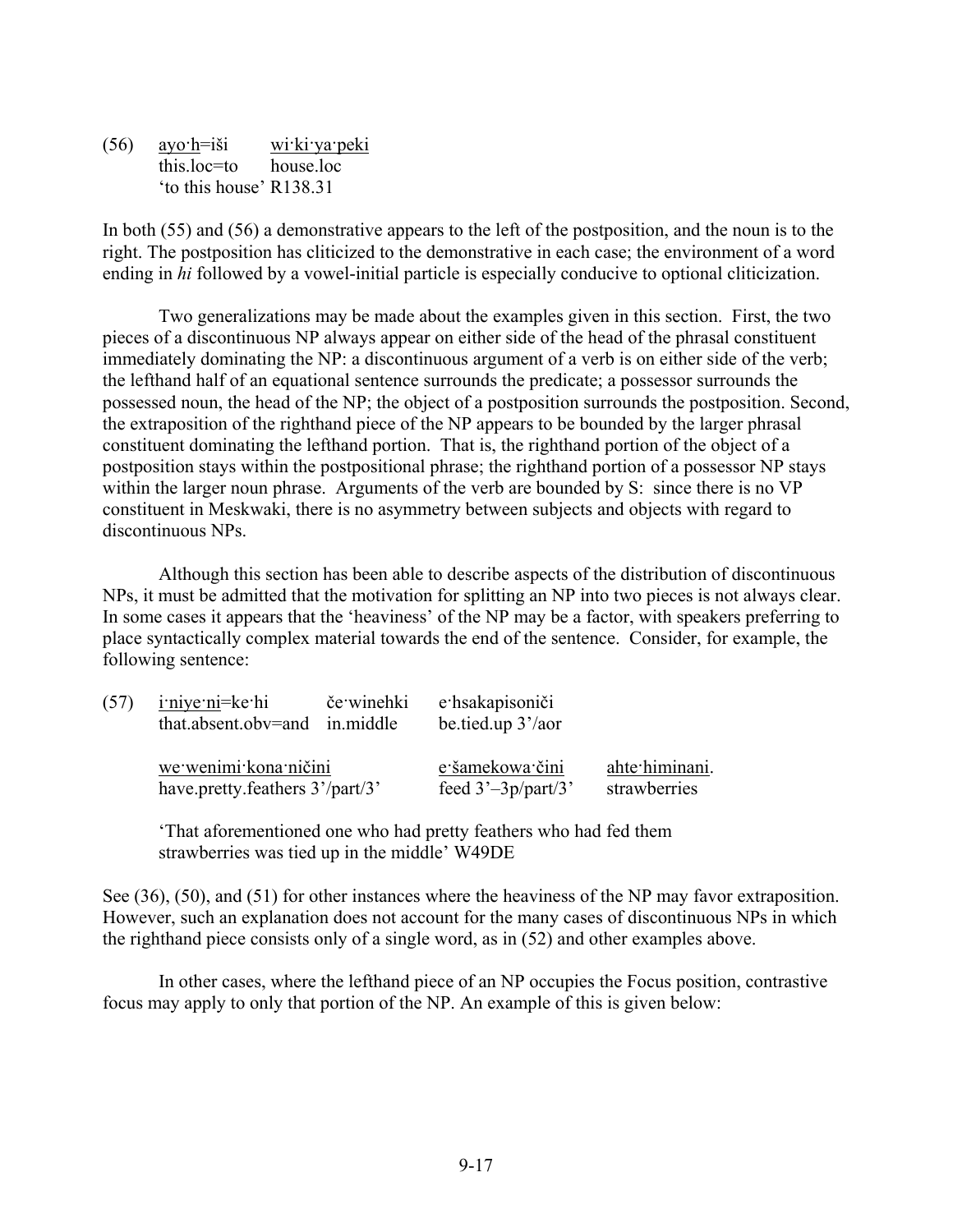(58) kotaka=či·h=meko nekehkahama·ko·pi oškinawe·h other=exclam=emph designate.O2.for X–1/ind.ind young.man

> wi·hona·pe·miya·ni fut.have.O2.as.husband 1/aor

'It turned out another young man had been designated for me to marry!' R310.28

In the previous context, the speaker had been talking about a young man whom she had fallen in love with; (58) expresses her shock in finding out that her mother had arranged for her to marry someone else. The set of 'young men' had already been introduced into the discourse; what is contrasted in (58) is *kotaka* '(an)other' with the one she had been talking about. I suggest, therefore, that another motivation for using the discontinuous NP construction in Meskwaki is to explicitly limit the scope of contrastive focus to only a portion of the NP.

A final question to be taken up concerns the syntactic category of the two pieces of the discontinuous entities discussed in this section. Are they fragments of a single NP, or is each piece a separate NP? We will consider each of these possibilities below, beginning with the hypothesis that each piece is a separate NP. In this view, the constituent structure of the following sentence would have one NP to the left of the verb and another NP to the right.

(59) ma·ne=meko e·hpya·wa·či aša·haki many=emph come 3p/aor Sioux.pl 'Many Sioux came.' O152B

(60)



(The emphatic enclitic =*meko* has been omitted from the tree in (60).) In many ways, the hypothesis that each piece of the discontinuous entity is a separate NP is an attractive one. The syntactic template of 8.1. provides for up to three NP positions to the left of the verb and any number of NP positions after the verb. Moreover, each piece of the subject in (59) may function on its own as a complete NP: *ma·ne* may be used alone to mean 'many people, many of them' and *aša·haki* would mean 'the Sioux' if used on its own. The syntactic framework of Lexical Functional Grammar allows material from separate constituent structure nodes to be unified at functional structure, creating a unified representation of the subject of the sentence as 'many Sioux'. (See Simpson 1991:283 for a comparable analysis of discontinuous constituents in Warlpiri.)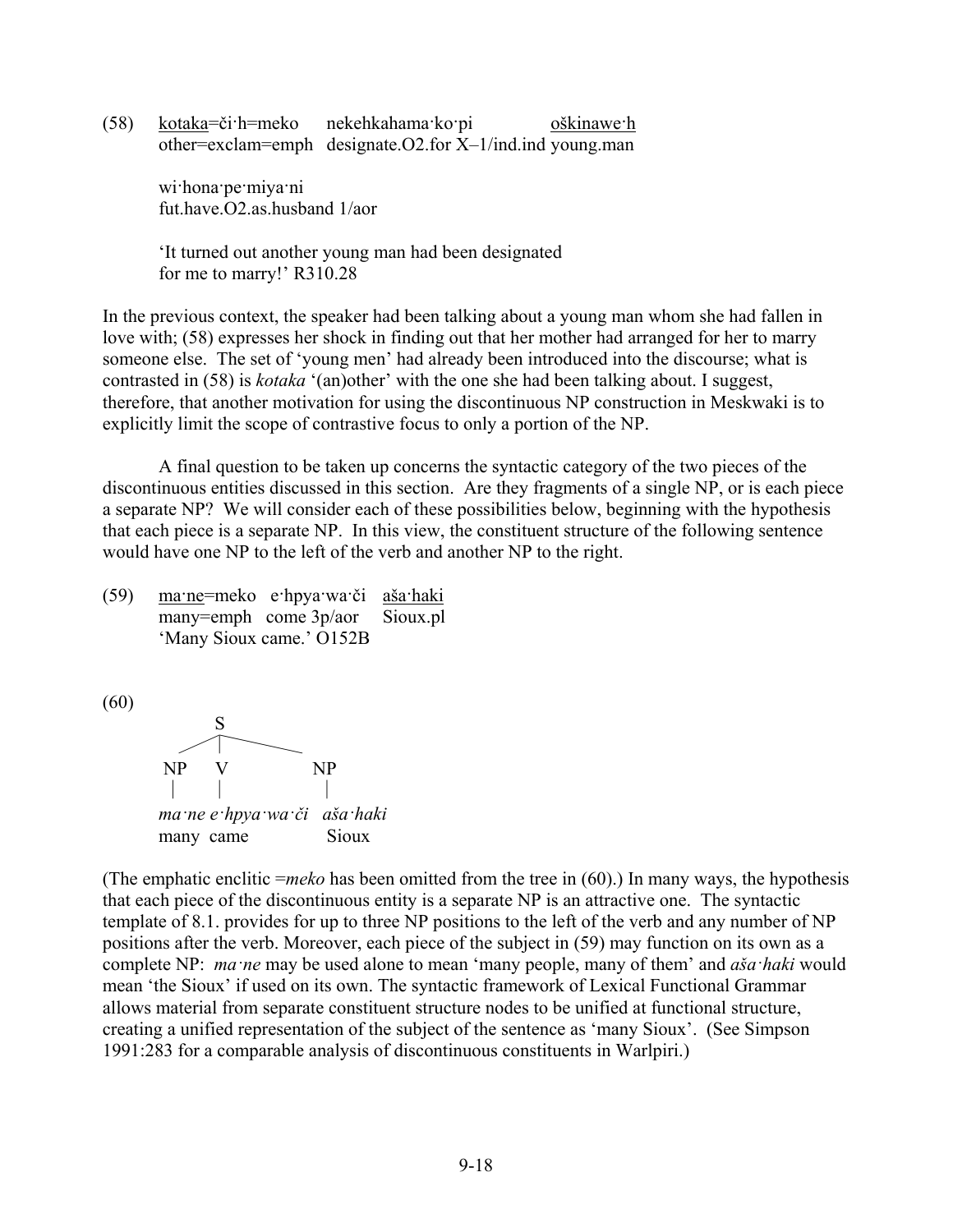Another possibility is to use McCawley's (1982) notation for discontinuous expressions, showing that the two pieces belong to a single NP hierarchically, although part of the NP appears after the verb.<sup>12</sup>

(61)

1



The structure in (61) raises a host of issues for phrase structure theory in general, if we allow branches to cross. However, there are some advantages to the representation sketched in (61) which make it well worth considering. First of all, the tree in (61) predicts that the two pieces together make up a single NP; the tree in (60) would predict that there could be a demonstrative pronoun in each NP, for example. Moreover, the two NPs in (60) should allow more patterns of discontinuous entities than are actually attested: a head noun to the left with a demonstrative following, for example. In the representation of (61), on the other hand, elements which come first in syntactically unified NPs will appear in the lefthand portion of the discontinuous NP: i.e., demonstratives and quantifiers, or a head noun followed by a relative clause (cf. 5.3).

The second advantage that the structure in (61) has can be seen if we consider discontinuous NPs functioning as objects of postpositions, possessors of NPs, and as half of an equational S. In all of these environments part of the discontinuous NP is extraposed to the right of an element which does not otherwise allow an NP to appear to its right: a postposition takes an object to its left;

 $12$  Treatments of Extraposition from NP in English often assume that the extraposed material is adjoined to the right of the clause. For our Meskwaki example this would produce the following tree:



However, the prediction made by this analysis is the righthand portion of the NP will come after all other postverbal arguments. (44) and (58) show this is not true: in those examples the righthand piece of the discontinuous NP precedes a complement clause, which must be analyzed as being a daughter of S.